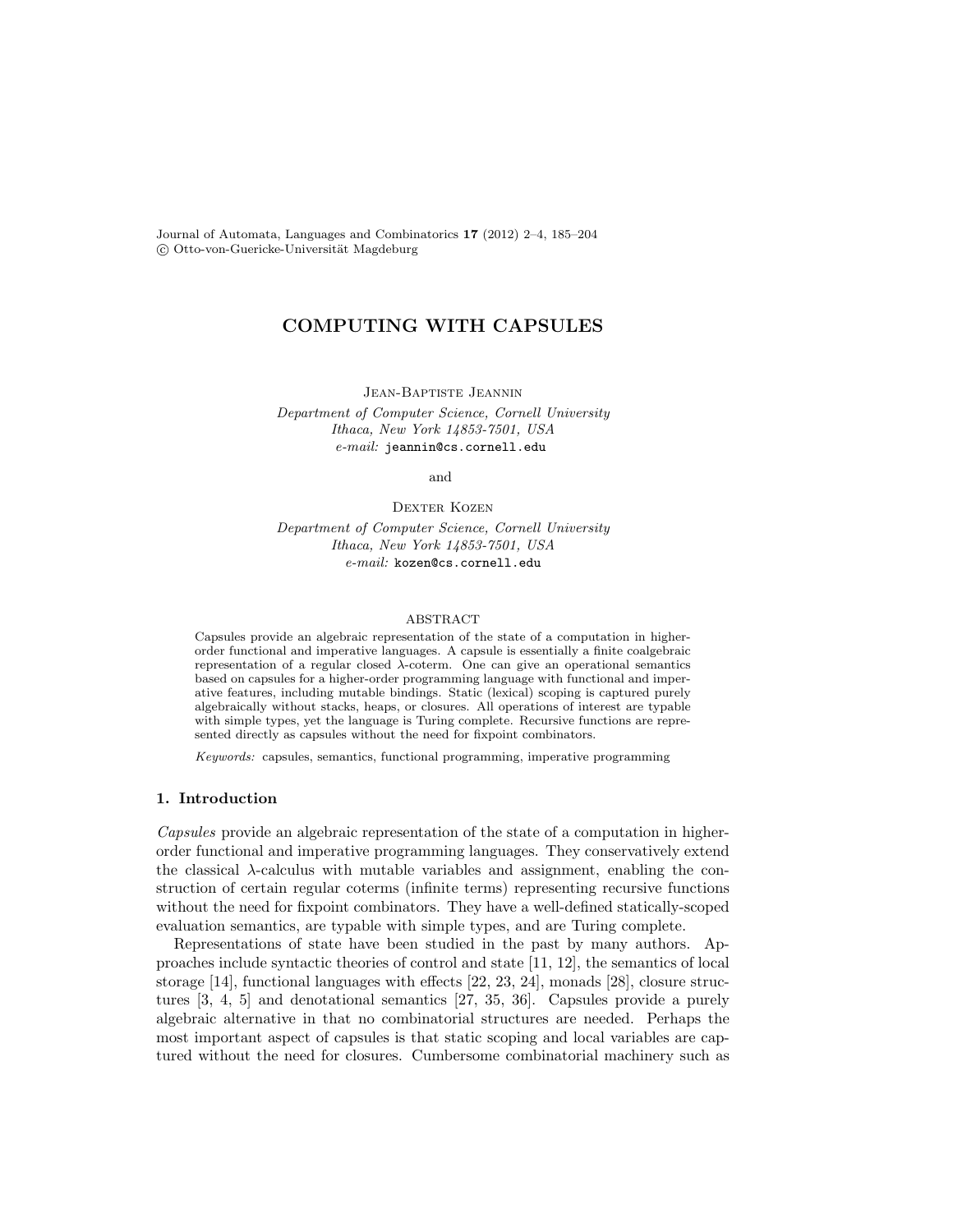heaps, stores, stacks, and pointers are replaced with the single mathematical concept of variable binding. Nevertheless, capsules are equally expressive and represent the same data dependencies and liveness structure. In a sense, capsules are to closures what graphs are to their adjacency list representations.

Formally, a capsule is a particular syntactic representation of a finite coalgebra of the same signature as the  $\lambda$ -calculus. A capsule represents a regular closed  $\lambda$ -coterm (infinite  $\lambda$ -term) under the unique morphism to the final coalgebra of this signature. This final coalgebra has been studied under the name  $\text{infinitary} \lambda$ -calculus, focusing mostly on infinitary rewriting [8, 18]. It has been observed that the infinitary version does not share many of the desirable properties of its finitary cousin; for example, it is not confluent, and there exist coterms with no computational significance. However, all coterms represented by capsules are computationally meaningful.

One can give an operational semantics based on capsules for a higher-order programming language with both functional and imperative features, including recursion and mutable variables, and this is one of the primary motivations of this work. All operations of interest are typable with simple types. Recursive functions are constructed directly using *Landin's knot* [21] without the need for fixpoint combinators, which involve self-application and are untypable with simple types. Moreover, the traditional Y combinator forces a normal-order (lazy) evaluation strategy to ensure termination. Other more complicated fixpoint combinators can be used with applicative order by encapsulating the self-application in a thunk to delay evaluation, but this is even more unnatural. In contrast, the construction of recursive functions with Landin's knot is direct and simply typable, and corresponds more closely to implementations. Turing completeness is impossible with finite types and finite terms, as the simply-typed  $\lambda$ -calculus is strongly normalizing; so we must have either infinitary types or infinitary terms. Whereas the former is more conventional, we believe the latter is more natural and closer to implementations.

Dynamic scoping, which was the scoping discipline in early versions of LISP and Python, and which still exists in many languages today, can be regarded as an implementation of lazy  $\beta$ -reduction that fails to observe the principle of safe substitution (α-conversion to avoid capture of free variables). We explain this view more fully with a detailed example in §3. In contrast, the λ-calculus with β-reduction and safe substitution is statically scoped. Both capsules and closures provide static scoping, but capsules do so without any extra combinatorial machinery. Moreover, capsules work correctly in the presence of mutable variables, whereas closures, naively implemented, do not (a counterexample is given in §4.4). To correctly handle mutable variables, closures require some form of indirection, and care must be taken to perform updates nondestructively. The connection between closures and capsules in the presence of mutable variables has been investigated by the first author [15]. Capsules have also been applied to the study of separation logic [17].

Capsules provide a common framework for representing the global state of computation for both functional and imperative programs. Valuations of mutable variables used in the semantics of imperative programs and closure structures used in the operational semantics of functional programs can be simulated. Capsules also allow a clean mathematical definition of garbage collection: there is a natural notion of morphism,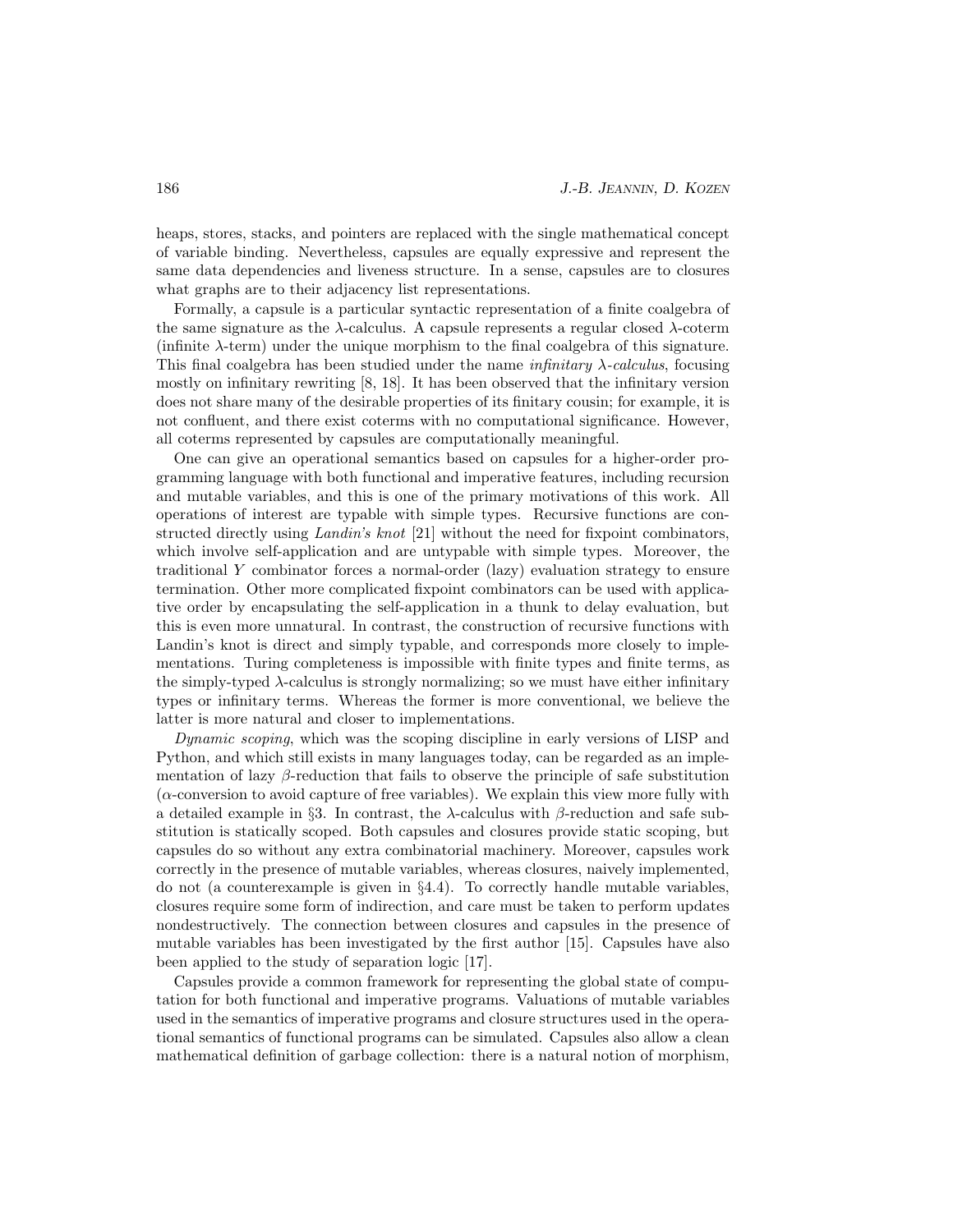and the garbage-collected version of a capsule is the unique (up to isomorphism) initial object among its monomorphic preimages.

There is much previous work on reasoning about references and local state [12, 25, 30, 31, 32, 33]. State is typically modeled by some form of heap from which storage locations can be allocated and deallocated [14, 22, 23, 24, 27, 35, 36]. Others use game semantics to reason about local state [6, 7, 20]. Moggi [28] uses monads to model state. Our approach is most closely related to the work of Mason and Talcott [22, 23, 24], Felleisen and Hieb [12], and especially to the syntactic theories of control and state of Felleisen, Findler, and Flatt [11]. Abadi, Cardelli, Curien and Lévy study substitutions explicitly [2], while Curien develops a calculus based on closures [10]. Moran and Sands develop an abstract machine to handle the call-by-need λ-calculus [29]. Objects can be modeled as collections of mutable bindings, as for example in the ς-calculus of Abadi and Cardelli [1]. Here we have avoided the introduction of mutable datatypes other than  $\lambda$ -terms in order to develop the theory in its simplest form and to emphasize that no auxiliary datatypes are needed to provide a basic operational semantics for a statically-scoped higher-order language with functional and imperative features.

This paper is organized as follows. In  $\S$ 2, we give formal definitions of capsules. In §3, we give a detailed motivating example comparing how closures and capsules deal with scoping issues. In  $\S 4$  we prove two theorems. The first (Theorem 1) establishes that capsule evaluation faithfully models  $\beta$ -reduction in the  $\lambda$ -calculus with safe substitution. The second (Theorem 7) defines closure conversion for capsules and proves soundness of the translation, provided there is no variable assignment. Taken together, these two theorems establish that closures also correctly model β-reduction in the  $\lambda$ -calculus with safe substitution. The same results hold in the presence of assignment, but the definition of closures must be extended; the definition of capsules remains the same [15]. The proof techniques in this section are purely algebraic and involve some interesting applications of coinduction. Finally, in §5, we describe a simply-typed functional/imperative language with mutable bindings and give an operational semantics in terms of capsules.

#### 2. Definitions

#### 2.1. Capsules

Consider the simply-typed  $\lambda$ -calculus with typed constants (e.g., 3 : int, true : bool, + : int  $\rightarrow$  int,  $\leq$  : int  $\rightarrow$  int  $\rightarrow$  bool). The set of  $\lambda$ -abstractions is denoted  $\lambda$ -Abs and the set of constants is denoted Const. A  $\lambda$ -term is *irreducible* if it is either a  $\lambda$ abstraction  $\lambda x.e$  or a constant c. The set of irreducible terms is  $\text{Irred} = \lambda - \text{Abs} + \text{Const.}$ Note that variables x are not irreducible.

Let  $\mathsf{FV}(e)$  denote the set of free variables of e. A capsule is a pair  $\langle e, \sigma \rangle$ , where e is a  $\lambda$ -term and  $\sigma$ : Var  $\rightarrow$  Irred is a partial function with finite domain dom  $\sigma$ , such that

(i)  $\mathsf{FV}(e) \subseteq \mathsf{dom}\,\sigma$ 

(ii) if  $x \in \text{dom }\sigma$ , then  $\textsf{FV}(\sigma(x)) \subseteq \text{dom }\sigma$ .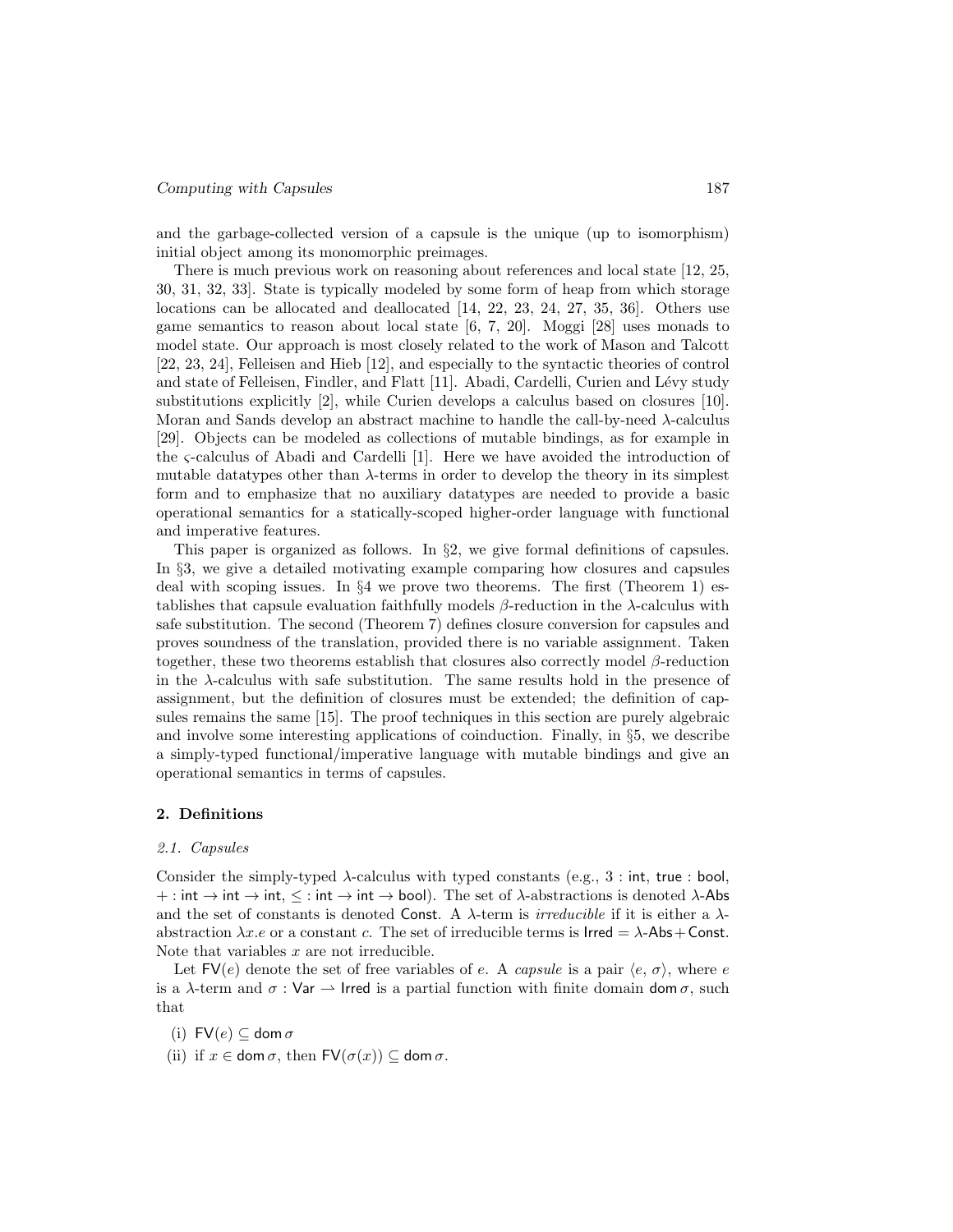A capsule  $\langle e, \sigma \rangle$  is *irreducible* if e is.

Note that cycles are allowed; this is how recursive functions are represented. For example, we might have  $\sigma(f) = \lambda n$  if  $n = 0$  then 1 else  $n \cdot f(n-1)$ .

### 2.2. Scope, Free and Bound Variables

Let  $\langle e, \sigma \rangle$  be a capsule and let d be either e or  $\sigma(y)$  for some  $y \in \text{dom }\sigma$ . The scope of an occurrence of a binding operator  $\lambda x$  in d is its scope in the  $\lambda$ -term d as normally defined.

Consider an occurrence of a variable x in d. The closure conditions (i) and (ii) of §2.1 ensure that one of the following two conditions holds:

- that occurrence of x falls in the scope of a binding operator  $\lambda x$  in d, in which case it is bound to the innermost binding operator  $\lambda x$  in d in whose scope it lies; or
- it is free in d, but  $x \in \text{dom }\sigma$ , in which case it is bound by  $\sigma$  to the value  $\sigma(x)$ .

Thus every variable  $x$  in a capsule is essentially bound. These conditions thus preclude catastrophic failure due to access of unbound variables.

It is important to note that scope does not extend through bindings in  $\sigma$ . For example, consider the capsule  $\langle \lambda x. y, [y = \lambda z. x, x = 2] \rangle$ . The free occurrence of x in  $\lambda z.x$  is not bound to the  $\lambda x$  in  $\lambda x.y$ , but rather to the value 2. The coalgebra represented by the capsule has three states and represents the closed term  $\lambda x.\lambda z.2$ . For this reason, one cannot simply substitute  $\sigma(y)$  for y in e without  $\alpha$ -conversion. This is also reflected in the evaluation rules to be given in §4.1. In a capsule  $\langle e, \sigma \rangle$ , all free variables in e or  $\sigma(y)$  are in dom  $\sigma$ , therefore bound to a value; thus every capsule represents a closed coterm.

The term  $\alpha$ -conversion refers to the renaming of bound variables. With a capsule  $\langle e, \sigma \rangle$ , this can happen in two ways. The traditional form maps a subterm  $\lambda x.d$  to  $\lambda y. d[x/y]$ , provided y would not be captured in d. One can also rename a variable  $x \in \text{dom }\sigma$  and all free occurrences of x in e and  $\sigma(z)$  for  $z \in \text{dom }\sigma$  to y, provided  $y \notin \text{dom}\,\sigma$  already and y would not be captured.

### 3. Scoping Issues

We motivate the results of Section 4 with an example illustrating how dynamic scoping arises from a naive implementation of lazy substitution and how capsules and closures remedy the situation.

#### 3.1. The  $\lambda$ -Calculus

The oldest and simplest of all functional languages is the  $\lambda$ -calculus. In this system, a state is a closed  $\lambda$ -term, and *computation* consists of a sequence of  $\beta$ -reductions

$$
(\lambda x.d) e \rightarrow d[x/e],
$$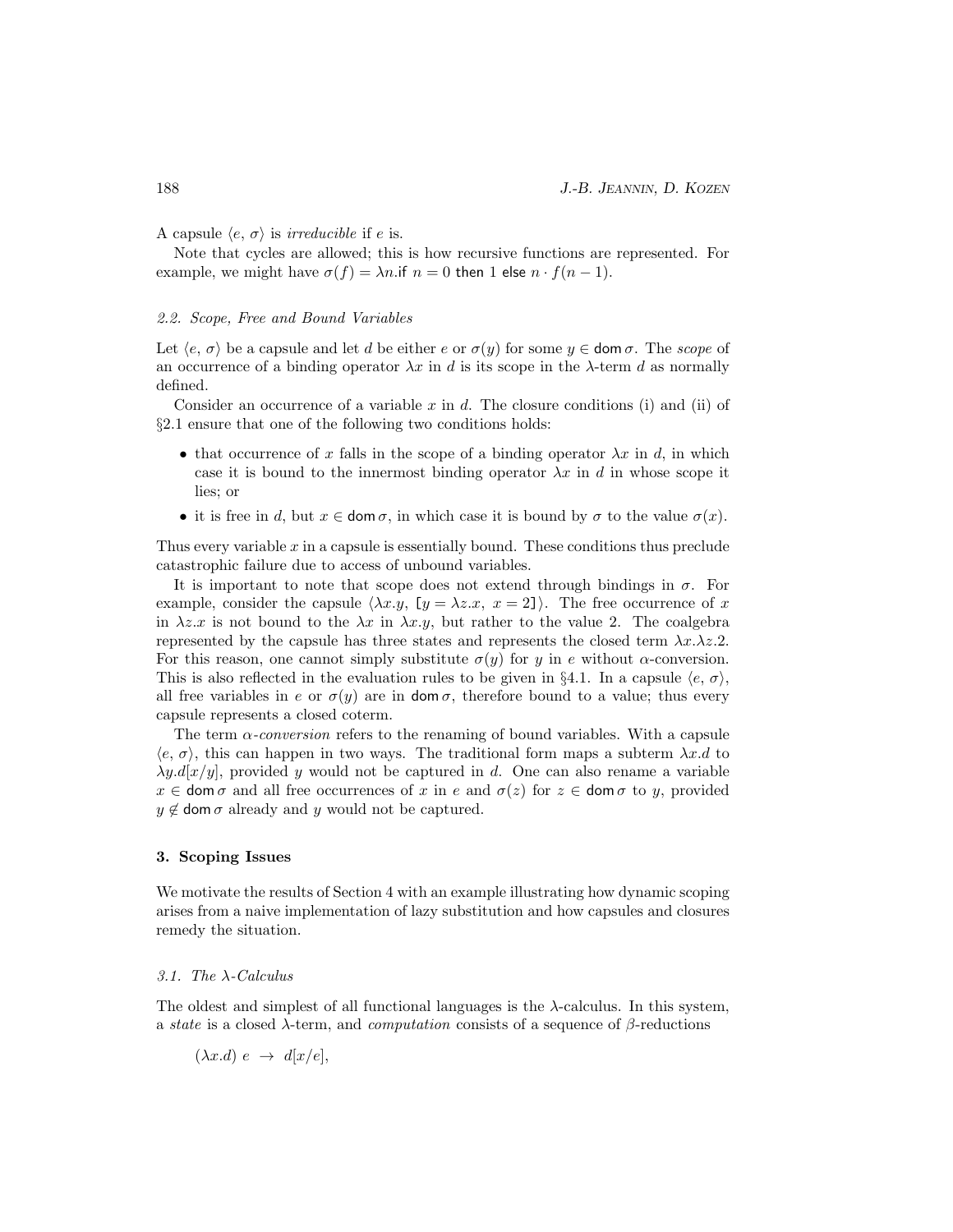where  $d[x/e]$  denotes the safe substitution of e for all free occurrences of x in d. Safe substitution means that bound variables in d may have to be renamed ( $\alpha$ -converted) to avoid capturing free variables of the substituted term e.

For example, consider the closed  $\lambda$ -term  $(\lambda y.(\lambda z.\lambda y. z 4) \lambda x. y) 32$ . Evaluating this term in (shallow) applicative order<sup>1</sup>, we get the following sequence of terms leading to the value 3:

$$
(\lambda y.(\lambda z.\lambda y.z 4) \lambda x.y) 3 2 \rightarrow (\lambda z.\lambda y.z 4) (\lambda x.3) 2
$$
  

$$
\rightarrow (\lambda y.(\lambda x.3) 4) 2 \rightarrow (\lambda x.3) 4 \rightarrow 3
$$
 (1)

No  $\alpha$ -conversion was necessary. In fact, no  $\alpha$ -conversion is *ever* necessary with applicative-order evaluation of closed terms, because the argument substituted for a parameter in a  $\beta$ -reduction is closed, thus has no free variables to be captured. It is key that the term being evaluated be closed, as studied in the combinatorial weak  $\lambda$ -calculus [9] and closed reductions [13].

However, the  $\lambda$ -calculus is confluent, and we may choose a different order of evaluation; but an alternative order may require  $\alpha$ -conversion. For example, the following reduction sequence is also valid:

$$
(\lambda y.(\lambda z.\lambda y.z 4) \lambda x.y) 3 2 \rightarrow (\lambda y.\lambda w.(\lambda x.y) 4) 3 2
$$
  

$$
\rightarrow (\lambda w.(\lambda x.3) 4) 2 \rightarrow (\lambda x.3) 4 \rightarrow 3
$$
 (2)

A change of bound variable was required in the first step to avoid capturing the free occurrence of y in  $\lambda x.y$  substituted for z. Failure to do so results in the erroneous value 2:

$$
(\lambda y.(\lambda z.\lambda y.z 4) \lambda x.y) 3 2 \rightarrow (\lambda y.\lambda y.(\lambda x.y) 4) 3 2
$$
  

$$
\rightarrow (\lambda y.(\lambda x.y) 4) 2 \rightarrow (\lambda x.2) 4 \rightarrow 2
$$
(3)

# 3.2. Dynamic Scoping

In the early development of functional programming, specifically with the language LISP, it was quickly determined that physical substitution is too inefficient because it requires copying [26]. This led to the introduction of environments, used to effect lazy substitution. Instead of doing the actual substitution when performing a  $\beta$ -reduction, one can defer the substitution by saving it in an environment, then look up the value when needed.

An environment is a partial function  $\sigma : \mathsf{Var} \to \mathsf{Irred}$  with finite domain. A state is a pair  $\langle e, \sigma \rangle$ , where e is the term to be evaluated and  $\sigma$  is an environment with bindings for the free variables in e. Environments need to be updated, which requires a rebinding operator

$$
\sigma[x/e](y) = \begin{cases} e, & \text{if } x = y, \\ \sigma(y), & \text{if } x \neq y. \end{cases}
$$

<sup>&</sup>lt;sup>1</sup>Also known as *left-to-right call-by-value order*, the order of evaluation in which the leftmost innermost redex is reduced first, except that redexes in the scope of binding operators  $\lambda x$  are ineligible for reduction.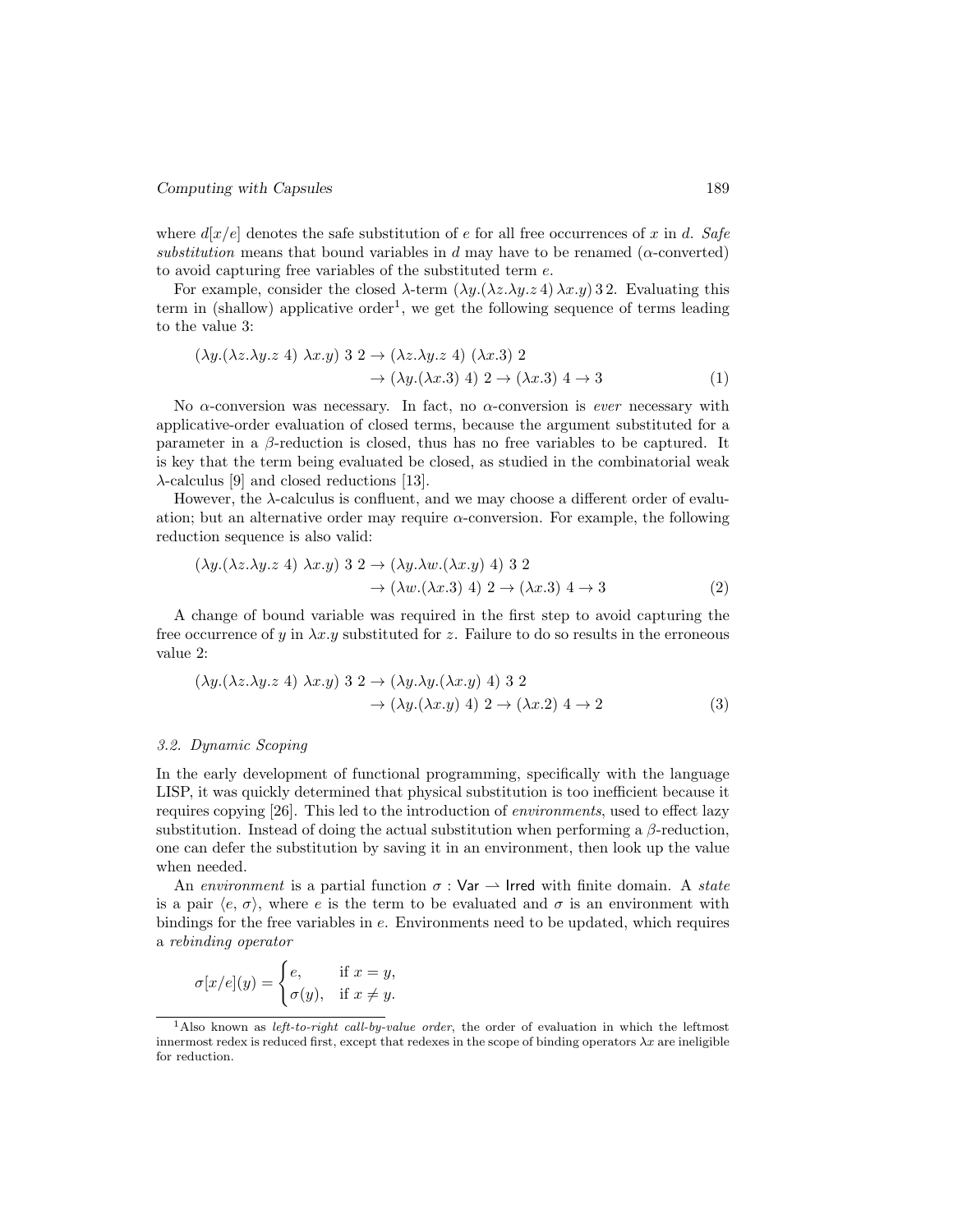Naively implemented, the rules are

 $\langle (\lambda x.d) e, \sigma \rangle \rightarrow \langle d, \sigma[x/e] \rangle \qquad \langle y, \sigma \rangle \rightarrow \langle \sigma(y), \sigma \rangle$ 

where the first rule saves the deferred substitution in the environment and the second looks up the value. This is quite easy to implement. Moreover, it stands to reason that if  $\beta$ -reduction in applicative order does not require any  $\alpha$ -conversions, then the lazy approach should not either. After all, the same terms are being substituted, just at a later time.

However, this is not the case. In the example above, we obtain the following sequence of states leading to the value 2:

$$
\langle (\lambda y.(\lambda z.\lambda y.z 4) \lambda x.y) 3 2, [1] \rangle, \langle (\lambda z.\lambda y.z 4) (\lambda x.y) 2, [y = 3] \rangle,
$$
  

$$
\langle (\lambda y.z 4) 2, [y = 3, z = \lambda x.y] \rangle, \langle z 4, [y = 2, z = \lambda x.y] \rangle,
$$
  

$$
\langle (\lambda x.y) 4, [y = 2, z = \lambda x.y], \langle y, [y = 2, z = \lambda x.y, x = 4] \rangle,
$$
  

$$
\langle 2, [y = 2, z = \lambda x.y, x = 4] \rangle.
$$

The issue is that the lazy approach fails to observe safe substitution. This example effectively performs the deferred substitutions in the order (3) without the change of bound variable. Nevertheless, this was the strategy adopted by early versions of LISP [26]. It was not considered a bug but a feature and was called dynamic scoping.

## 3.3. Static Scoping with Closures

The semantics of evaluation was brought more in line with the  $\lambda$ -calculus with the introduction of closures [21, 26]. Formally, a closure is defined as a pair  $\{\lambda x.e., \sigma\}$ , where the  $\lambda x \cdot e$  is a  $\lambda$ -abstraction and  $\sigma$  is a partial function from variables to values that is used to interpret the free variables of  $\lambda x.e.$  When a  $\lambda$ -abstraction is evaluated, it is paired with the environment  $\sigma$  at the point of the evaluation, and the value is the closure  $\{\lambda x.e, \sigma\}$ . Thus we have

$$
\sigma: \text{Var} \rightharpoonup \text{Val} \qquad \text{Val} = \text{Const} + \text{Cl}
$$

where Cl denotes the set of closures. We require that for a closure  $\{\lambda x.e., \sigma\}$ ,  $FV(\lambda x.e) \subseteq \text{dom }\sigma$ . Note that the definitions of values and closures are mutually dependent.

The new reduction rules are

$$
\langle \lambda x.d, \sigma \rangle \rightarrow \{\lambda x.d, \sigma\} \qquad \langle \{\lambda x.d, \sigma\} e, \tau \rangle \rightarrow \langle d, \sigma[x/e] \rangle \qquad \langle y, \sigma \rangle \rightarrow \sigma(y).
$$

The second rule says that an application uses the context  $\sigma$  that was in effect when the closure was created, not the context  $\tau$  of the call. Turning to our running example,

$$
\langle (\lambda y.(\lambda z.\lambda y.z 4) \lambda x.y) 3 2, [1] \rangle, \langle (\lambda z.\lambda y.z 4) (\lambda x.y) 2, [y = 3] \rangle,
$$
  

$$
\langle (\lambda y.z 4) 2, [y = 3, z = {\lambda x.y, [y = 3]}] \rangle,
$$
  

$$
\langle z 4, [y = 2, z = {\lambda x.y, [y = 3]}] \rangle,
$$
  

$$
\langle {\lambda x.y, [y = 3]} \rangle 4, [y = 2, z = {\lambda x.y, [y = 3]}] \rangle, \langle (\lambda x.y) 4, [y = 3] \rangle,
$$
  

$$
\langle y, [y = 3, x = 4] \rangle, \langle 3, [y = 3, x = 4] \rangle.
$$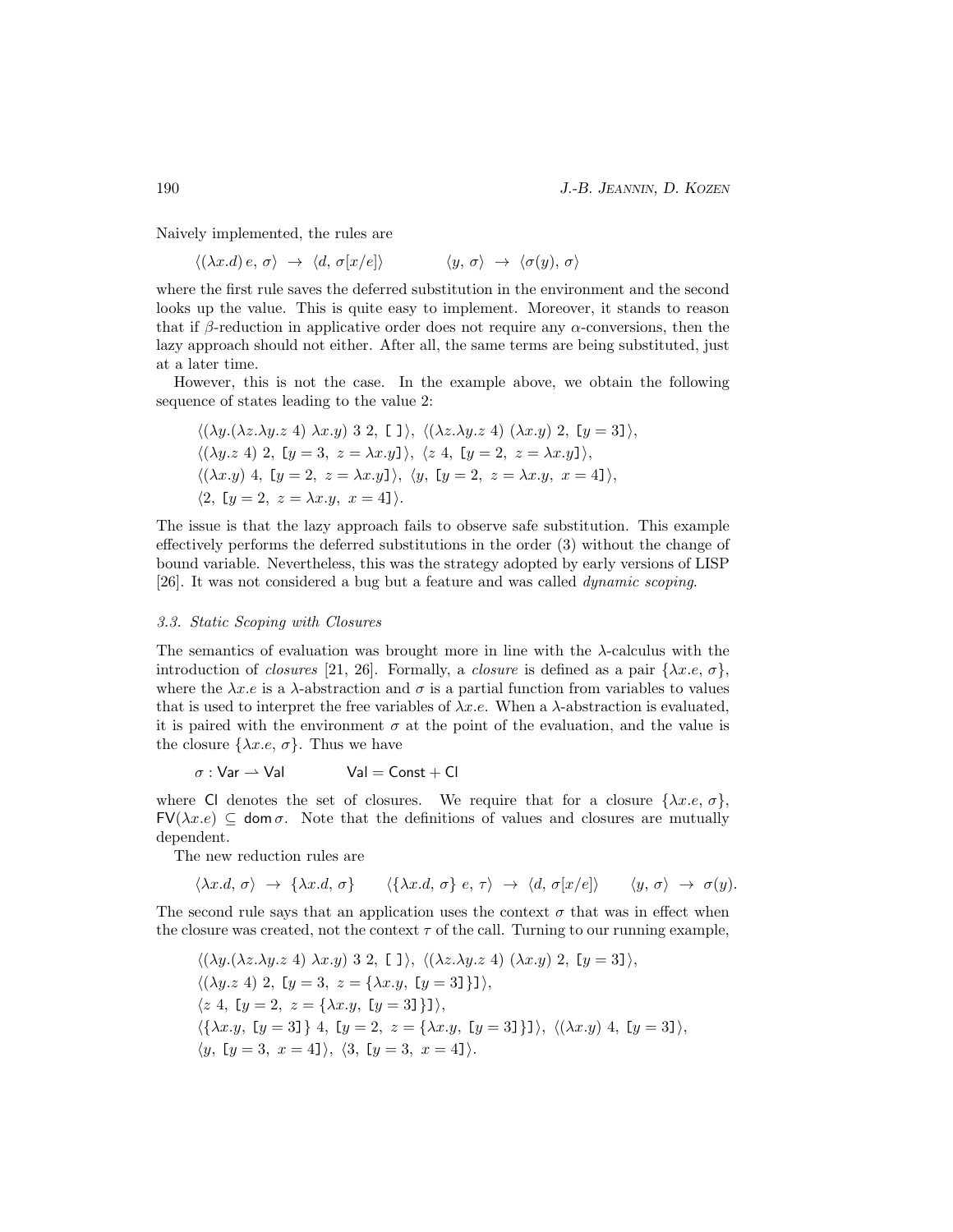### 3.4. Static Scoping with Capsules

Closures correctly capture the semantics of  $\beta$ -reduction with safe substitution, but at the expense of introducing extra combinatorial machinery to represent and manipulate pairs  $\{\lambda x.e., \sigma\}$ . Capsules allow us to revert to a purely  $\lambda$ -theoretic framework without losing the benefits of closures.

Capsules were defined formally in §2.1. The small-step reduction rules for capsules are

$$
\langle (\lambda x.e) v, \sigma \rangle \to \langle e[x/y], \sigma[y/v] \rangle \quad (y \text{ fresh}) \qquad \langle y, \sigma \rangle \to \langle \sigma(y), \sigma \rangle
$$

The key difference is the introduction of the fresh variable  $y$  in the application rule. This is tantamount to performing an  $\alpha$ -conversion on the parameter of a function just before applying it. Turning to our running example, we see that this approach gives the correct result.

$$
\langle (\lambda y.(\lambda z.\lambda y.z 4) \lambda x.y) 3 2, [1], \langle (\lambda z.\lambda y.z 4) (\lambda x.y') 2, [y' = 3], \langle (\lambda y.z' 4) 2, [y' = 3, z' = \lambda x.y'] \rangle, \langle z' 4, [y' = 3, z' = \lambda x.y', y'' = 2], \langle (\lambda x.y') 4, [y' = 3, z' = \lambda x.y', y'' = 2], \langle y', [y' = 3, z' = \lambda x.y', y'' = 2, x' = 4], \langle 3, [y' = 3, z' = \lambda x.y', y'' = 2, x' = 4].
$$

We prove soundness formally in Section 4.

### 4. Soundness

In this section we show that capsule evaluation is statically scoped under applicativeorder evaluation and correctly models  $\beta$ -reduction in the  $\lambda$ -calculus with safe substitution.

#### 4.1. Evaluation Rules for Capsules

Let  $d, e, \ldots$  denote  $\lambda$ -terms and  $u, v, \ldots$  irreducible  $\lambda$ -terms ( $\lambda$ -abstractions and constants). Variables are denoted  $x, y, \ldots$  and constants c, f. For any constant f denoting a function in the language, there exists an application function from terms to terms, that is also written  $f$ .

The small-step evaluation rules for capsules consist of reduction rules

$$
\langle (\lambda x.e) \ v, \sigma \rangle \to \langle e[x/y], \sigma[y/v] \rangle \ (y \text{ fresh}) \tag{4}
$$

$$
\langle f \ c, \ \sigma \rangle \to \langle f(c), \ \sigma \rangle \tag{5}
$$

$$
\langle y, \sigma \rangle \to \langle \sigma(y), \sigma \rangle \tag{6}
$$

and context rules

$$
\frac{\langle d, \sigma \rangle \stackrel{*}{\to} \langle d', \tau \rangle}{\langle d \ e, \sigma \rangle \stackrel{*}{\to} \langle d' \ e, \tau \rangle} \qquad \frac{\langle e, \sigma \rangle \stackrel{*}{\to} \langle e', \tau \rangle}{\langle v \ e, \sigma \rangle \stackrel{*}{\to} \langle v \ e', \tau \rangle} \tag{7}
$$

where  $\stackrel{*}{\to}$  denotes the repetition of zero or more steps of  $\to$ . The reduction rules  $(4)$ – $(6)$  identify three forms of redex: an application  $(\lambda x.e)$  v, an application f c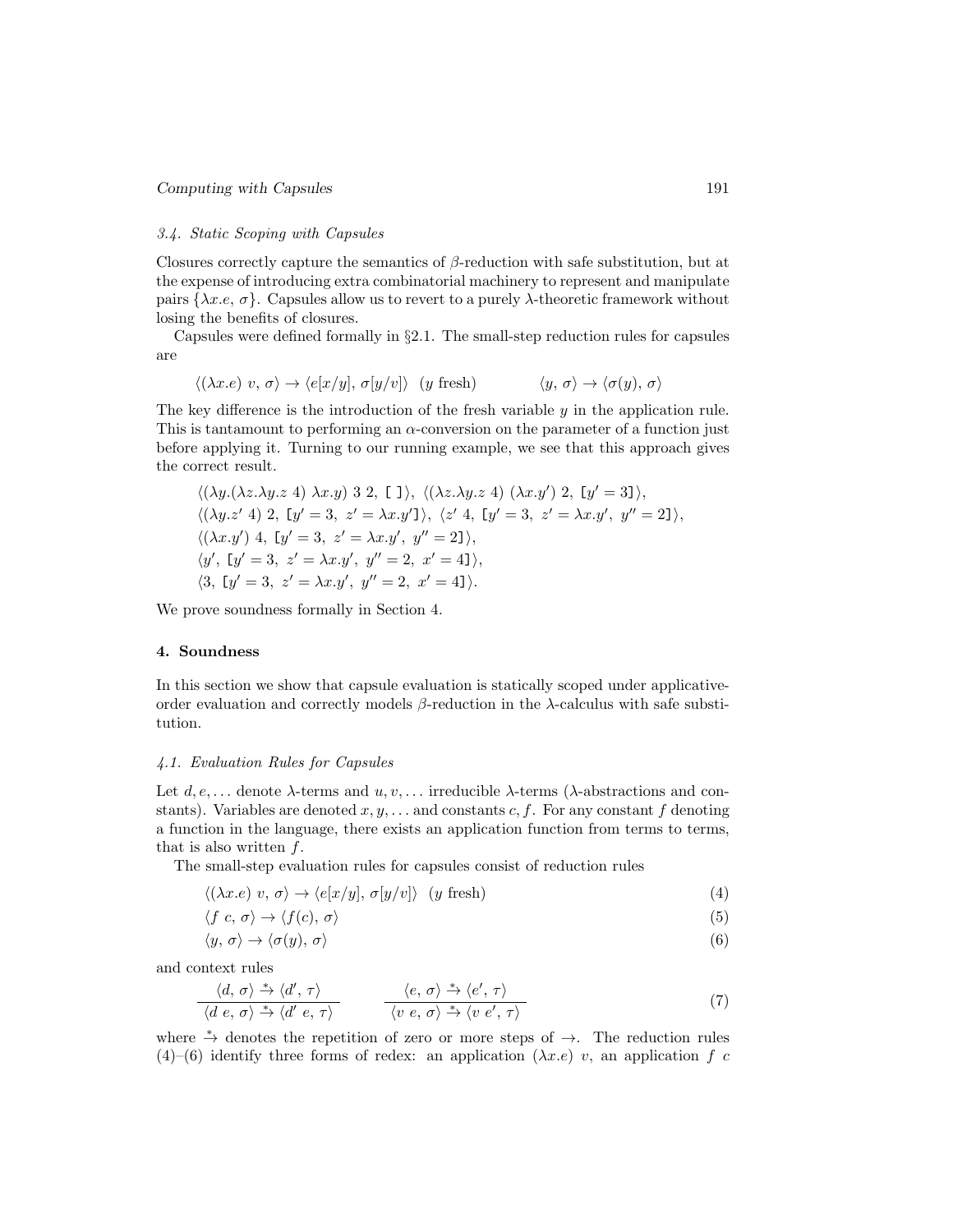where f and c are constants, or a variable  $y \in \text{dom }\sigma$ . The context rules (7) uniquely identify a redex in a well-typed non-irreducible capsule according to an applicativeorder reduction strategy.

The corresponding large-step rules are

$$
\langle y, \sigma \rangle \to \langle \sigma(y), \sigma \rangle \tag{8}
$$

$$
\frac{\langle d, \sigma \rangle \stackrel{*}{\to} \langle f, \tau \rangle \qquad \langle e, \tau \rangle \stackrel{*}{\to} \langle c, \rho \rangle}{\langle d \ e, \sigma \rangle \stackrel{*}{\to} \langle f(c), \rho \rangle} \tag{9}
$$

$$
\frac{\langle d, \sigma \rangle \xrightarrow{\ast} \langle \lambda x. a, \tau \rangle \quad \langle e, \tau \rangle \xrightarrow{\ast} \langle v, \rho \rangle \quad \langle a[x/y], \rho[y/v] \rangle \xrightarrow{\ast} \langle u, \pi \rangle}{\langle d \ e, \sigma \rangle \xrightarrow{\ast} \langle u, \pi \rangle} (y \ \text{fresh}) \tag{10}
$$

These rules are best understood in terms of the interpreter they generate:

$$
\text{Eval}(c, \sigma) = \langle c, \sigma \rangle
$$
\n
$$
\text{Eval}(\lambda x.e, \sigma) = \langle \lambda x.e, \sigma \rangle
$$
\n
$$
\text{Eval}(y, \sigma) = \langle \sigma(y), \sigma \rangle
$$
\n
$$
\text{Eval}(d \ e, \sigma) = \text{let } \langle u, \tau \rangle = \text{Eval}(d, \sigma) \text{ in}
$$
\n
$$
\text{let } \langle v, \rho \rangle = \text{Eval}(e, \tau) \text{ in}
$$
\n
$$
\text{Apply}(u, v, \rho)
$$
\n(11)

$$
Apply(f, c, \sigma) = \langle f(c), \sigma \rangle
$$
  
Apply( $\lambda x.e, v, \sigma$ ) =  $Eval(e[x/y], \sigma[y/v])$  (*y* fresh) (12)

# 4.2. β-Reduction

The small-step evaluation rules for  $\beta$ -reduction in applicative order are the same as for capsules, except we replace (4) with

$$
\langle (\lambda x.e) \ v, \sigma \rangle \to \langle e[x/v], \sigma \rangle \tag{13}
$$

(substitution instead of rebinding). The other rules  $(5)-(7)$  are the same. This makes sense even in the presence of cycles (recursive functions).

Note that the initial valuation  $\sigma$  persists unchanged throughout the computation. We might suppress it to simplify notation, giving

$$
(\lambda x.e) \ v \to e[x/v] \qquad f \ c \to f(c) \qquad y \to \sigma(y)
$$

$$
\frac{d^*}{(d \ e) ^* (d' \ e)} \qquad \frac{e^*}{(v \ e) ^* (v \ e')}
$$

However, it is still implicitly present, as it is needed to evaluate variables y.

The corresponding interpreter  $Eval_{\beta}$  is defined exactly like Eval except for rule (12), which we replace with

$$
Apply_{\beta}(\lambda x.e, v, \sigma) = \text{Eval}_{\beta}(e[x/v], \sigma).
$$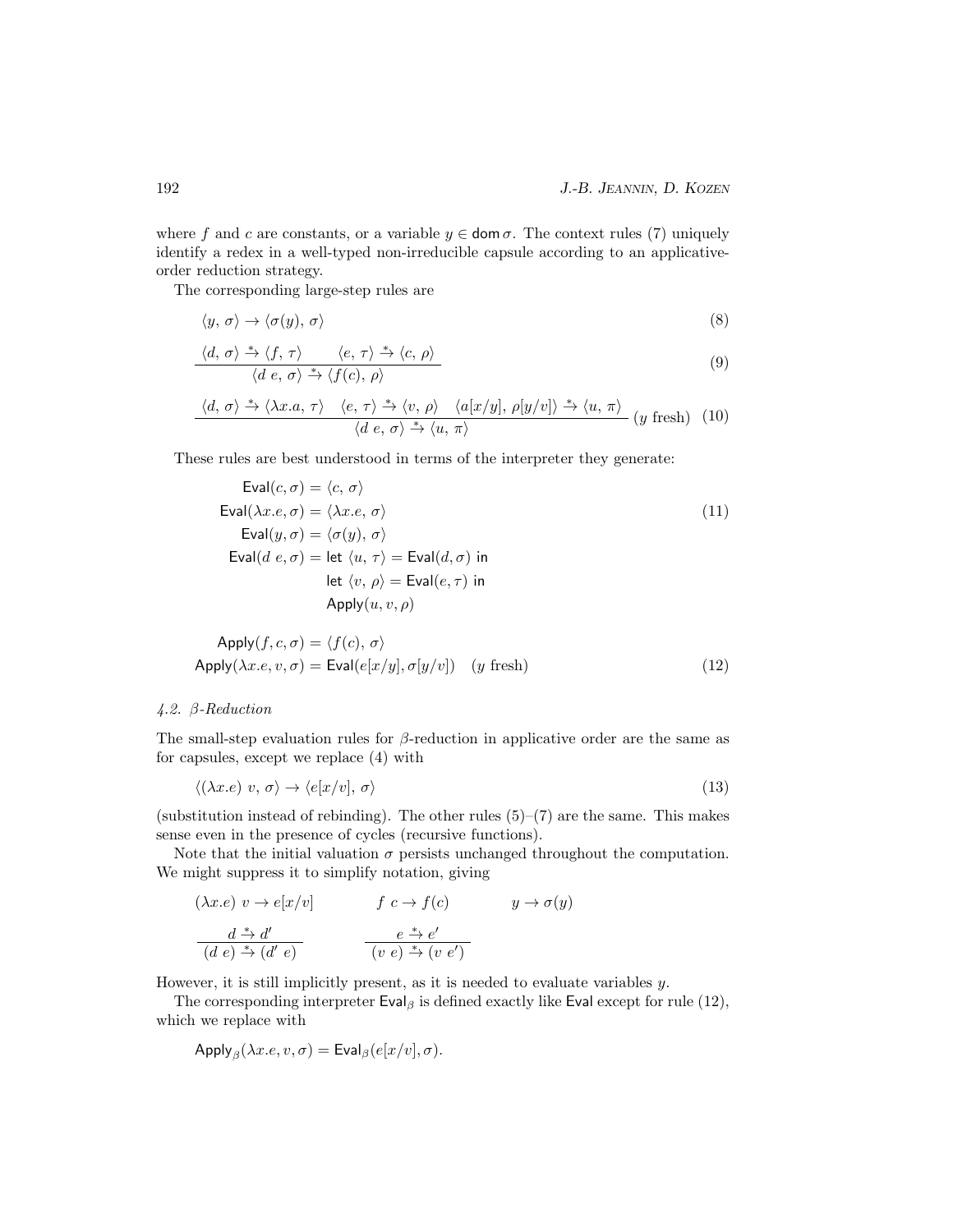### 4.3. Soundness

Let S denote a sequential composition of rebinding operators  $[y_1/v_1] \cdots [y_k/v_k]$ , applied from left to right. Applied to a partial valuation  $\sigma : \mathsf{Var} \to \mathsf{Irred}$ , the operator S sequentially rebinds  $y_1$  to  $v_1$ , then  $y_2$  to  $v_2$ , and so on. The result is denoted  $\sigma S$ . Formally,  $\sigma(S[y/v]) = (\sigma S)[y/v].$ 

To every rebinding operator  $S = [y_1/v_1] \cdots [y_k/v_k]$  there corresponds a safe substitution operator  $S^- = [y_k/v_k] \cdots [y_1/v_1]$ , also applied from left to right. Applied to a  $\lambda$ -term  $e, S^-$  safely substitutes  $v_k$  for all free occurrences of  $y_k$  in  $e$ , then  $v_{k-1}$  for all free occurrences of  $y_{k-1}$  in  $e[y_k/v_k]$ , and so on. The result is denoted  $eS^-$ . Formally,  $e(S^{-}[y/v]) = (eS^{-})[y/v].$  Note that  $(ST)^{-} = T^{-}S^{-}$ .

If  $S = [y_1/v_1] \cdots [y_k/v_k]$ , we assume that  $y_i$  does not occur in  $v_j$  for  $i \geq j$ ; however,  $y_i$  may occur in  $v_j$  if  $i < j$ . This means that if  $\mathsf{FV}(e) \subseteq \{y_1, \ldots, y_k\}$  and  $\mathsf{FV}(v_j) \subseteq$  $\{y_1, \ldots, y_{j-1}\}, \ 1 \leq j \leq k, \$  then  $eS^-$  is closed.

The following theorem establishes soundness of capsule evaluation with respect to  $β$ -reduction in the  $λ$ -calculus.

**Theorem 1** Eval<sub>β</sub> $(e, \sigma) = \langle v, \sigma \rangle$  if and only if there exist irreducible terms  $v_1, \ldots, v_k, u$  and a rebinding operator  $S = [y_1/v_1] \cdots [y_k/v_k]$ , where  $y_1, \ldots, y_k$  do not occur in e, v, or  $\sigma$ , such that  $Eval(e, \sigma) = \langle u, \sigma S \rangle$  and  $v = uS^-$ .

Proof. We show the implication in both directions by induction on the number of steps in the evaluation. The result is trivially true for inputs of the form  $\langle c, \sigma \rangle$ ,  $\langle \lambda x.e, \sigma \rangle$ , and  $\langle \sigma(y), \sigma \rangle$ , and this gives the basis of the induction.

For an input of the form  $\langle d \, e, \sigma \rangle$ , we show the implication in both directions. We first show that if  $Eval(d e, \sigma)$  is defined, then so is  $Eval<sub>\beta</sub>(d e, \sigma)$ , and the relationship between the two values is as described in the statement of the theorem. By definition of Eval, we have

$$
Eval(d, \sigma) = (u, \sigma S) \qquad \qquad \text{Eval}(e, \sigma S) = (v, \sigma S T)
$$

for some  $S = [y_1/v_1] \cdots [y_m/v_m]$  and  $T = [y_{m+1}/v_{m+1}] \cdots [y_n/v_n]$ , where  $y_1, \ldots, y_n$ are the fresh variables and  $v_1, \ldots, v_n$  the irreducible terms bound to them in applications of the rule  $(12)$  during the evaluation of d and e. By the induction hypothesis, we have

$$
\text{Eval}_{\beta}(d, \sigma) = \langle uS^{-}, \sigma \rangle \qquad \qquad \text{Eval}_{\beta}(e, \sigma S) = \langle vT^{-}, \sigma S \rangle.
$$

Since the variables  $y_1, \ldots, y_m$  do not occur in e, they are not accessed in its evaluation, thus Eval<sub>β</sub> $(e, \sigma) = \langle vT^-, \sigma \rangle$ . Also, since  $y_{m+1}, \ldots, y_n$  do not occur in u and  $y_1, \ldots, y_m$ do not occur in v, we have  $uS^- = u(ST)^-$  and  $vT^- = v(ST)^-$ , thus

$$
\text{Eval}_{\beta}(d, \sigma) = \langle u(ST)^-, \sigma \rangle \qquad \qquad \text{Eval}_{\beta}(e, \sigma) = \langle v(ST)^-, \sigma \rangle.
$$

We thus have

$$
\mathsf{Eval}(d \ e, \sigma) = \mathsf{Apply}(u, v, \sigma ST) \qquad \mathsf{Eval}_{\beta}(d \ e, \sigma) = \mathsf{Apply}_{\beta}(u(ST)^-, v(ST)^-, \sigma)
$$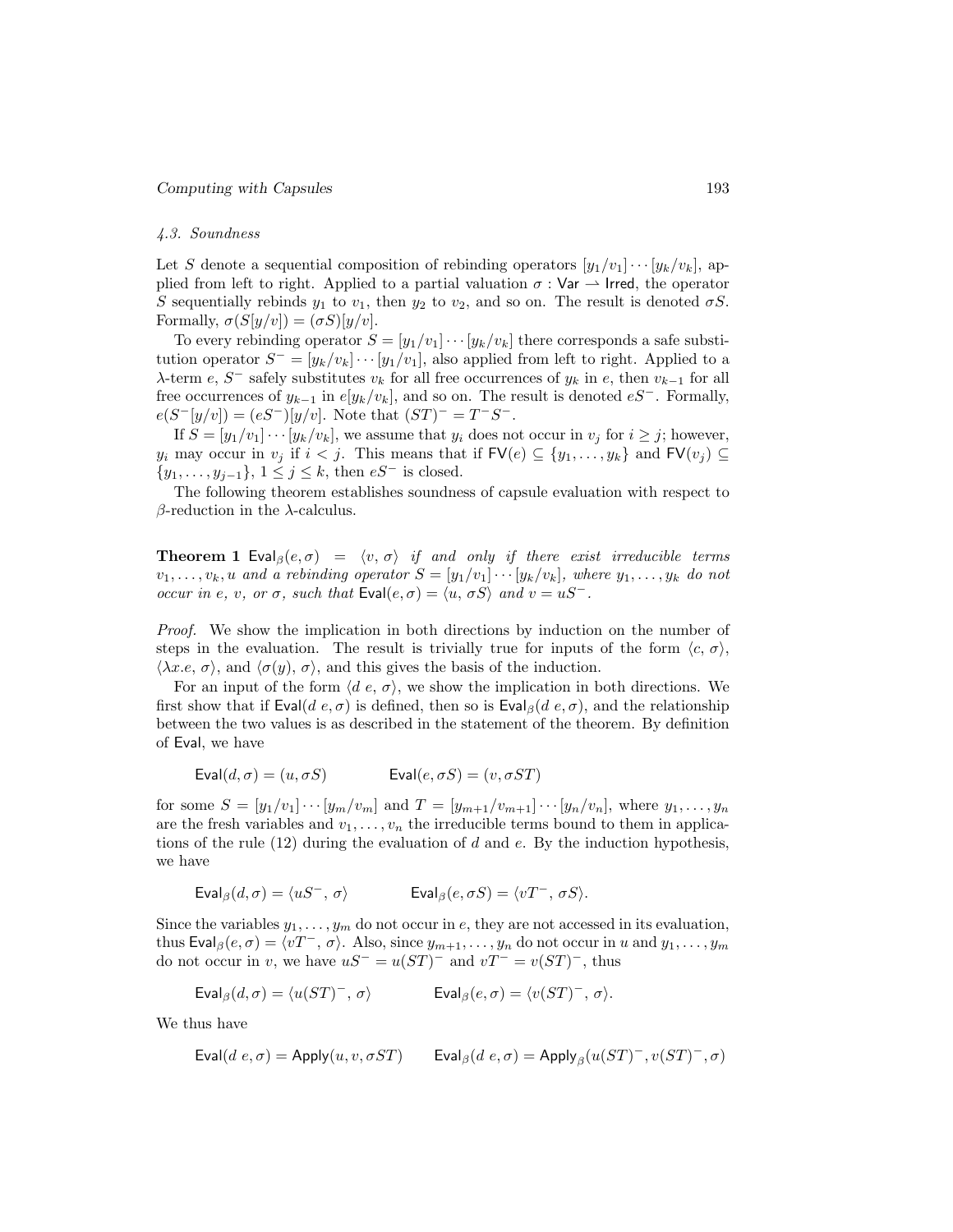If u and v are constants, say  $u = f$  and  $v = c$ , then

$$
\text{Eval}(d \ e, \sigma) = \text{Apply}(f, c, \sigma ST) = \langle f(c), \sigma ST \rangle
$$
\n
$$
\text{Eval}_{\beta}(d \ e, \sigma) = \text{Apply}_{\beta}(f, c, \sigma) = \langle f(c), \sigma \rangle,
$$

and the implication holds. If u is a  $\lambda$ -abstraction, say  $u = \lambda x.a$ , then  $u(ST)^{-}$  $\lambda x.a(ST)$ <sup>-</sup>. Then

$$
a(ST)^{-}[x/v(ST)^{-}] = a[x/v](ST)^{-} = a[x/y_{n+1}][y_{n+1}/v](ST)^{-}
$$
  
=  $a[x/y_{n+1}](ST[y_{n+1}/v])^{-}$ ,

therefore

$$
\begin{aligned} \textsf{Eval}(d~e, \sigma) &= \mathsf{Apply}(\lambda x.a, v, \sigma ST) = \textsf{Eval}(a[x/y_{n+1}], \sigma ST[y_{n+1}/v]) \\ \textsf{Eval}_{\beta}(d~e, \sigma) &= \mathsf{Apply}_{\beta}(\lambda x.a(ST)^-, v(ST)^-, \sigma) = \textsf{Eval}_{\beta}(a(ST)^-[x/v(ST)^-], \sigma) \\ &= \textsf{Eval}_{\beta}(a[x/y_{n+1}](ST[y_{n+1}/v])^-, \sigma), \end{aligned}
$$

and the implication holds in this case as well.

For the reverse implication, assume that  $\text{Eval}_{\beta}(d, e, \sigma)$  is defined. Let  $\langle u, \sigma \rangle =$ Eval<sub>β</sub> $(d, \sigma)$  and  $\langle v, \sigma \rangle$  = Eval<sub>β</sub> $(e, \sigma)$ . By the induction hypothesis, there exist variables  $y_1, \ldots, y_m$  and irreducible terms  $v_1, \ldots, v_m$  and r such that

$$
u = rS^{-} \qquad \qquad \text{Eval}(d, \sigma) = \langle r, \, \sigma S \rangle,
$$

where  $S = [y_1/v_1] \cdots [y_m/v_m]$ . We also have  $\langle v, \sigma S \rangle = \text{Eval}_{\beta}(e, \sigma S)$ , since the evaluation of e does not depend on the variables  $y_1, \ldots, y_m$ . Again by the induction hypothesis, there exist variables  $y_{m+1}, \ldots, y_n$  and irreducible terms  $v_{m+1}, \ldots, v_n$  and s such that

$$
v = sT^- = sT^-S^- = s(ST)^-\qquad \qquad \text{Eval}(e, \sigma S) = \langle s, \, \sigma ST \rangle,
$$

where  $T = [y_{m+1}/v_{m+1}] \cdots [y_n/v_n]$ . Then  $ST = [y_1/v_1] \cdots [y_n/v_n]$  and

$$
\text{Eval}_{\beta}(d \ e, \sigma) = \text{Apply}_{\beta}(u, v, \sigma) \qquad \qquad \text{Eval}(d \ e, \sigma) = \text{Apply}(r, s, \sigma ST).
$$

If u and v are constants, say  $u = f$  and  $v = c$ , then  $r = f$  and  $s = c$ . In this case we have

$$
\text{Eval}_{\beta}(d \ e, \sigma) = \text{Apply}_{\beta}(f, c, \sigma) = \langle f(c), \sigma \rangle
$$
\n
$$
\text{Eval}(d \ e, \sigma) = \text{Apply}(f, c, \sigma ST) = \langle f(c), \sigma ST \rangle,
$$

and the implication holds. If u is a  $\lambda$ -abstraction, then  $r = \lambda x.a$  and  $u = \lambda x.aS^ \lambda x.a(ST)^-$ . In this case

$$
a(ST)^{-}[x/s(ST)^{-}] = a[x/s](ST)^{-} = a[x/y_{n+1}][y_{n+1}/s](ST)^{-}
$$
  
=  $a[x/y_{n+1}](ST[y_{n+1}/s])^{-}$ ,

thus

$$
\text{Eval}_{\beta}(d \ e, \sigma) = \text{Apply}_{\beta}(\lambda x. a(ST)^{-}, v, \sigma) = \text{Eval}_{\beta}(a(ST)^{-}[x/s(ST)^{-}], \sigma)
$$
\n
$$
= \text{Eval}_{\beta}(a[x/y_{n+1}](ST[y_{n+1}/s])^{-}, \sigma),
$$
\n
$$
\text{Eval}(d \ e, \sigma) = \text{Apply}(\lambda x. a, s, \sigma ST) = \text{Eval}(a[x/y_{n+1}], \sigma ST[y_{n+1}/s]),
$$

so the implication holds in this case as well.  $\Box$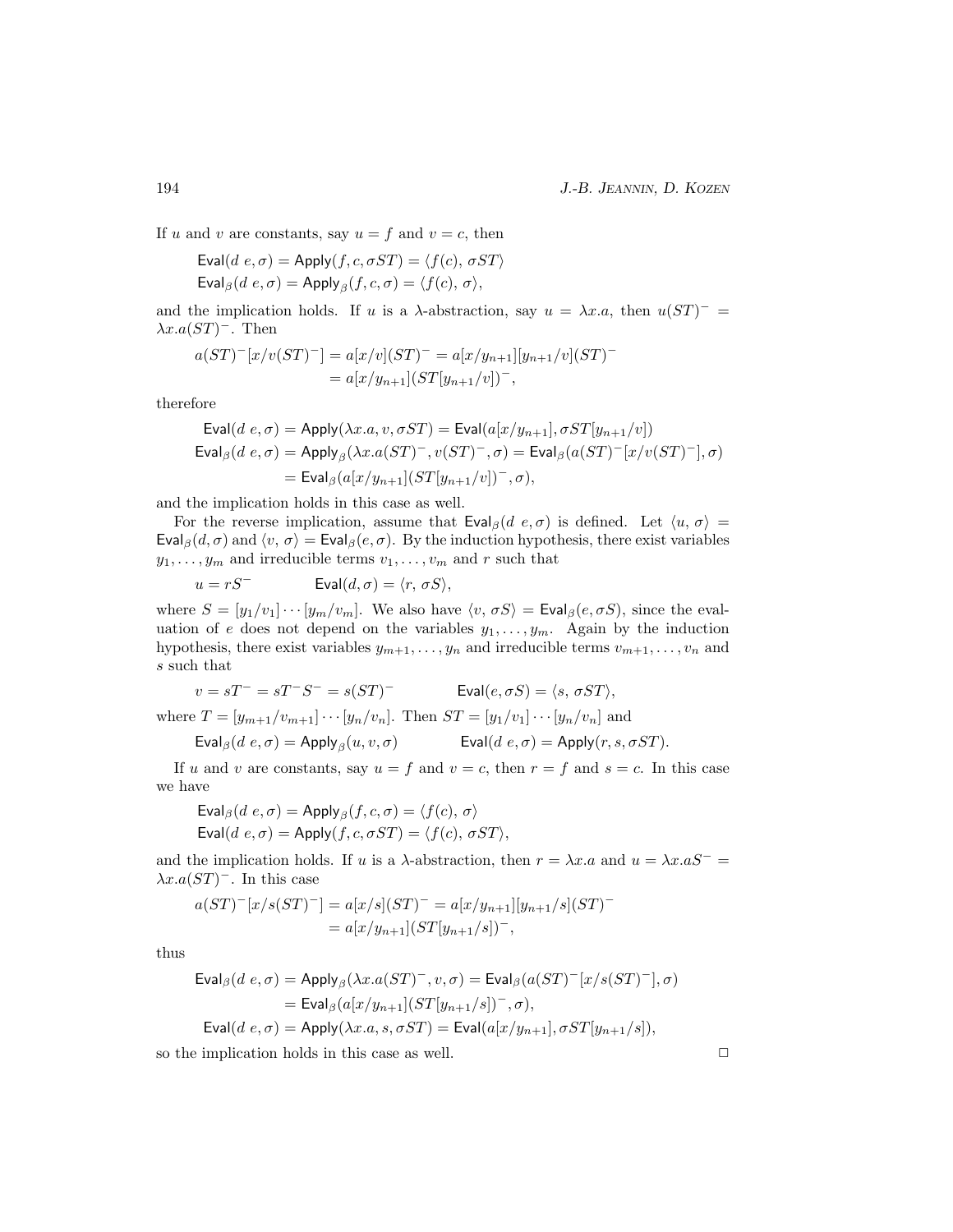#### 4.4. Closure Conversion

In this section we demonstrate how to closure-convert a capsule and show that the transformation is sound with respect to the evaluation semantics of closures and capsules in applicative-order evaluation, provided variables are not mutable.

Closures do not work in the presence of mutable variables without introducing the further complication of references and indirection. This is because closures fix the environment once and for all when the closure is formed, whereas mutable variables allow the environment to be subsequently changed. An example is given by  $(\lambda y.(\lambda x.y)(y := 4; y))$ 3, for which capsules give 4 and closures, implemented naively as above, give 3. Capsules handle the assignment correctly, but with closures, the assignment has no effect.

Care must also be taken to implement updates nondestructively so as not to overwrite parameters and local variables of recursive procedures, an issue that is usually addressed at the implementation level. Again, the issue does not arise with capsules.

Even without indirection, the types of closures and closure environments are more involved than those of capsules. A closer look at the definitions of §3.3 shows that the definitions are mutually dependent and require a recursive, coinductive type definition [34, §11]. The types are

 $Env = Var \rightarrow Val$  closure environments  $Val = Const + Cl$  values  $CI = \lambda$ -Abs  $\times$  Env closures

We use boldface for closure environments  $\sigma$ : Env to distinguish them from the simpler capsule environments. Closures  $\{\lambda x.e., \sigma\}$  must satisfy the additional requirement that  $FV(\lambda x.e) \subseteq$  dom  $\sigma$ .

A state is now a pair  $\langle e, \sigma \rangle$ , where  $\mathsf{FV}(e) \subseteq \mathsf{dom}\,\sigma$ , but the result of an evaluation is a Val. The evaluation semantics for closures, expressed as an interpreter  $Eval_c$ , is

$$
Eval_c(c, \sigma) = c
$$
  
\n
$$
Eval_c(\lambda x.e, \sigma) = {\lambda x.e, \sigma}
$$
  
\n
$$
Eval_c(y, \sigma) = \sigma(y)
$$
  
\n
$$
Eval_c(d e, \sigma) = let u = eval_c(d, \sigma) in
$$
  
\n
$$
let v = eval_c(e, \sigma) in
$$
  
\n
$$
Apply_c(u, v)
$$

$$
Apply_c(f, c) = f(c)
$$
  
Apply<sub>c</sub> $(\{\lambda x.a, \rho\}, v) = \text{Eval}_c(a, \rho[x/v])$  (14)

The types are

 $Eval_c : Exp \times Env \rightarrow Val$ Apply<sub>c</sub>: Val  $\times$  Val.  $\rightarrow$  Val.

The correspondence with capsules becomes simpler to state if we modify the interpreter to  $\alpha$ -convert the term  $\lambda x.a$  to  $\lambda y.a[x/y]$  just before applying it, where y is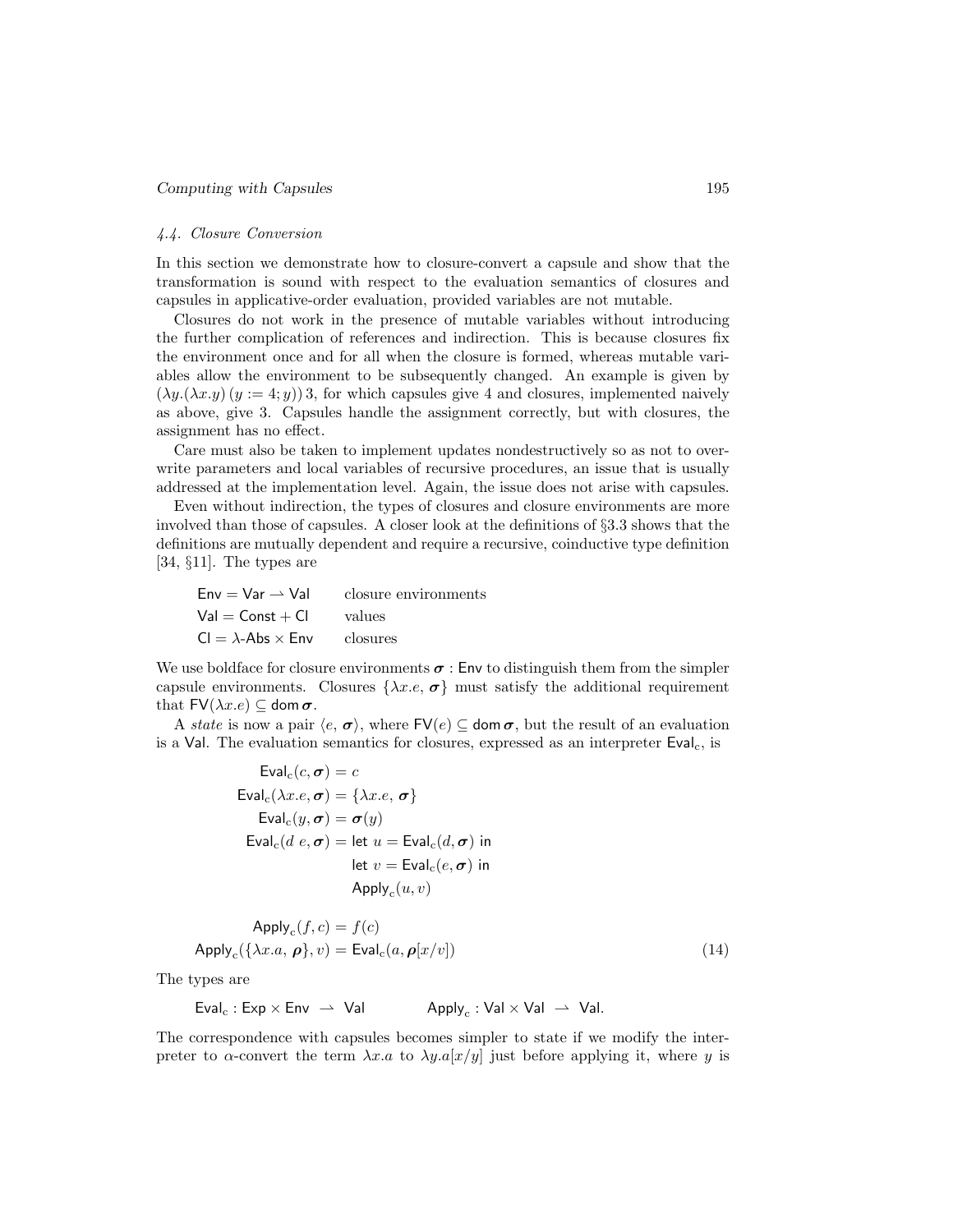the fresh variable that would be chosen by the capsule interpreter. Accordingly, we replace (14) with

$$
Apply_c(\{\lambda x.a, \rho\}, v) = \text{Eval}_c(a[x/y], \rho[y/v]) \ (y \text{ fresh})
$$

The corresponding large-step rules are

$$
\langle c, \sigma \rangle \underset{c}{\rightarrow} c \qquad \langle \lambda x.e, \sigma \rangle \underset{c}{\rightarrow} \{ \lambda x.e, \sigma \} \qquad \langle y, \sigma \rangle \underset{c}{\rightarrow} \sigma(y) \qquad (15)
$$

$$
\frac{\langle d, \boldsymbol{\sigma} \rangle \stackrel{*}{\underset{c}{\sim}} f}{\langle d \ e, \boldsymbol{\sigma} \rangle \stackrel{*}{\underset{c}{\rightarrow}} f} \langle e, \boldsymbol{\sigma} \rangle \stackrel{*}{\underset{c}{\rightarrow}} c}{\langle d \ e, \boldsymbol{\sigma} \rangle \stackrel{*}{\underset{c}{\rightarrow}} f(c)}
$$
(16)

$$
\frac{\langle d, \sigma \rangle \stackrel{*}{\underset{c'}{\sim}} \{\lambda x.a, \rho\} \qquad \langle e, \sigma \rangle \stackrel{*}{\underset{c'}{\sim}} v \qquad \langle a[x/y], \rho[y/v] \rangle \stackrel{*}{\underset{c'}{\rightleftarrows}} u}{\langle d \ e, \sigma \rangle \stackrel{*}{\underset{c'}{\rightarrow}} u} (y \ \text{ fresh}) \qquad (17)
$$

The closure-converted form of a capsule  $\langle e, \sigma \rangle$  is  $\langle e, \overline{\sigma} \rangle$ , where for any  $\sigma$ , we define  $\overline{\sigma}$  as a map with dom  $\sigma =$  dom  $\overline{\sigma}$  and

$$
\overline{\sigma}(y) = \begin{cases} \{\sigma(y), \overline{\sigma}\}, & \text{if } \sigma(y) : \lambda\text{-Abs}, \\ \sigma(y), & \text{if } \sigma(y) : \text{Const.} \end{cases}
$$

This definition is not circular, it is a well-defined coinductive definition. A thorough explanation of coinductive definitions and why they are well-defined, as well as similar examples of coinductive definitions, can be found in [34, §11].

To state the relationship between capsules and closures, we define a binary relation  $\sqsubseteq$  on capsule environments, closure environments, and values. For capsule environments, define  $\sigma \sqsubseteq \tau$  if dom  $\sigma \subseteq$  dom  $\tau$  and for all  $y \in$  dom  $\sigma$ ,  $\sigma(y) = \tau(y)$ . The definition for values and closure environments is by mutual coinduction:  $\subseteq$  is defined to be the largest relation such that

- on closure environments,  $\sigma \sqsubseteq \tau$  if
	- dom  $\sigma \subset$  dom  $\tau$ , and
	- for all  $y \in \text{dom }\sigma, \sigma(y) \sqsubseteq \tau(y)$ ; and
- on values,  $u \sqsubset v$  if either
	- u and v are constants and  $u = v$ ; or
	- $-u = {\lambda x.e, \boldsymbol{\rho}}, v = {\lambda x.e, \boldsymbol{\pi}}, \text{ and } \boldsymbol{\rho} \sqsubseteq \boldsymbol{\pi}.$

**Lemma 2** The relation  $\subseteq$  is transitive.

Proof. This is obvious for capsule environments.

For closure environments and values, we proceed by coinduction. Suppose  $\sigma \subset$  $\tau \sqsubseteq \rho$ . Then dom  $\sigma \subseteq$  dom  $\tau \subseteq$  dom  $\rho$ , so dom  $\sigma \subseteq$  dom  $\rho$ , and for all  $y \in$  dom  $\sigma$ ,  $\sigma(y) \sqsubseteq \tau(y) \sqsubseteq \rho(y)$ , therefore  $\sigma(y) \sqsubseteq \rho(y)$  by the transitivity of  $\sqsubseteq$  on values.

For values, suppose  $u \sqsubseteq v \sqsubseteq w$ . If  $u = c$ , then  $v = c$  and  $w = c$ . If  $u = \{\lambda x.e., \sigma\},\$ then  $v = {\lambda x.e, \tau}$  and  $w = {\lambda x.e, \rho}$  and  $\sigma \subseteq \tau \subseteq \rho$ , therefore  $\sigma \subseteq \rho$  by the transitivity of  $\sqsubseteq$  on closure environments.  $\Box$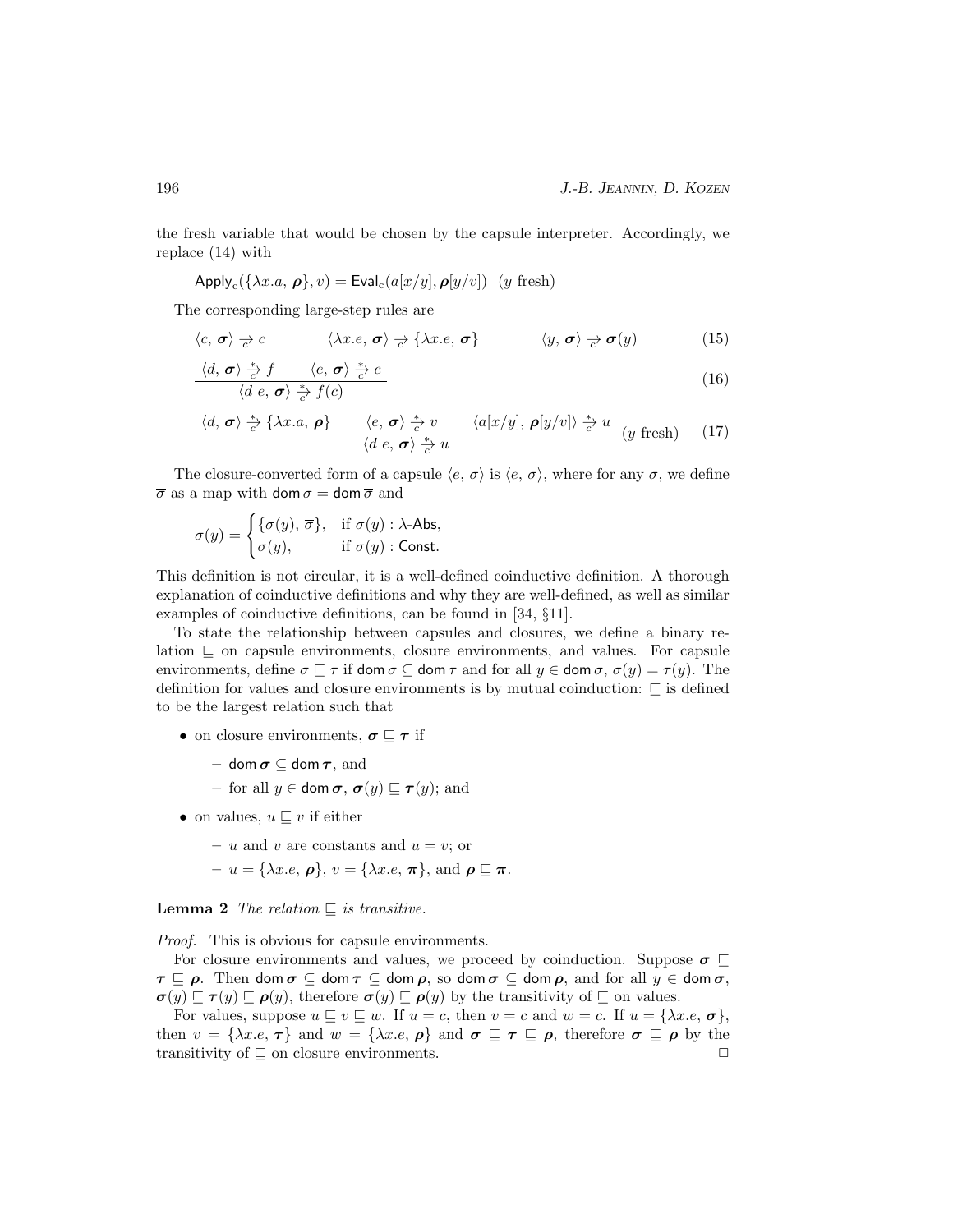**Lemma 3** Closure conversion is monotone with respect to  $\subseteq$ . That is, if  $\sigma \subseteq \tau$ , then  $\overline{\sigma} \sqsubseteq \overline{\tau}$ .

*Proof.* We have  $\text{dom}\,\overline{\sigma} = \text{dom}\,\sigma \subseteq \text{dom}\,\tau = \text{dom}\,\overline{\tau}$ . Moreover, for  $y \in \text{dom}\,\sigma$ ,

$$
\overline{\sigma}(y) = \begin{cases} \{\lambda x.e, \overline{\sigma}\}, & \text{if } \sigma(y) = \lambda x.e, \\ c, & \text{if } \sigma(y) = c \end{cases} = \begin{cases} \{\lambda x.e, \overline{\sigma}\}, & \text{if } \tau(y) = \lambda x.e, \\ c, & \text{if } \tau(y) = c \end{cases}
$$

$$
\subseteq \begin{cases} \{\lambda x.e, \overline{\tau}\}, & \text{if } \tau(y) = \lambda x.e, \\ c, & \text{if } \tau(y) = c \end{cases} = \overline{\tau}(y).
$$

The  $\sqsubseteq$  step in the above reasoning is by the coinduction hypothesis.  $\Box$ 

Define a map  $V : \mathsf{Cap} \to \mathsf{Val}$  on irreducible capsules as follows:

$$
V(\lambda x.a, \sigma) = {\lambda x.a, \overline{\sigma}}
$$
 
$$
V(c, \sigma) = c.
$$
 (18)

Lemma 4  $\overline{\sigma}(y) = V(\sigma(y), \sigma)$ .

Proof.

$$
\overline{\sigma}(y) = \begin{cases} \{\lambda x.e, \overline{\sigma}\}, & \text{if } \sigma(y) = \lambda x.e, \\ c & \text{if } \sigma(y) = c \end{cases} = \begin{cases} V(\lambda x.e, \sigma), & \text{if } \sigma(y) = \lambda x.e, \\ V(c, \sigma) & \text{if } \sigma(y) = c \end{cases}
$$

$$
= V(\sigma(y), \sigma).
$$

**Lemma 5** If  $y \notin \text{dom }\sigma$ , then  $\overline{\sigma}[y/V(v, \sigma)] \sqsubseteq \overline{\sigma[y/v]}$ .

Proof. By Lemma 4,

$$
\overline{\sigma[y/v]}(y) = V(\sigma[y/v](y), \sigma[y/v]) = V(v, \sigma[y/v]).
$$
\n(19)

If  $y \notin \text{dom }\sigma$ , then

$$
\overline{\sigma}[y/V(v,\sigma)] \subseteq \overline{\sigma[y/v]}[y/V(v,\sigma)] \subseteq \overline{\sigma[y/v]}[y/V(v,\sigma[y/v)]) = \overline{\sigma[y/v]},
$$

the first two inequalities by Lemma 3 and the last equation by  $(19)$ .

**Lemma 6** If  $\sigma \subseteq \tau$ , then Eval<sub>c</sub>(e,  $\sigma$ ) exists if and only if Eval<sub>c</sub>(e,  $\tau$ ) does, and  $\mathsf{Eval}_c(e, \sigma) \sqsubseteq \mathsf{Eval}_c(e, \tau)$ . Moreover, they are derivable by the same large-step proofs.

*Proof.* We proceed by induction on the proof tree under the large-step rules  $(15)$  – (17). For the single-step rules (15), we have

$$
\text{Eval}_{\text{c}}(c, \sigma) = c = \text{Eval}_{\text{c}}(c, \tau)
$$
\n
$$
\text{Eval}_{\text{c}}(\lambda x.a, \sigma) = \{\lambda x.a, \sigma\} \sqsubseteq \{\lambda x.a, \tau\} = \text{Eval}_{\text{c}}(\lambda x.a, \tau)
$$
\n
$$
\text{Eval}_{\text{c}}(y, \sigma) = \sigma(y) \sqsubseteq \tau(y) = \text{Eval}_{\text{c}}(y, \tau).
$$

For the rule (16),  $\langle d \ e, \boldsymbol{\sigma} \rangle \frac{*}{c} f(c)$  is derivable by an application of (16) iff  $\langle d, \boldsymbol{\sigma} \rangle \frac{*}{c} f(c)$ and  $\langle e, \sigma \rangle \frac{*}{c}$  c are derivable by smaller proofs. Similarly,  $\langle d \, e, \tau \rangle \frac{*}{c} f(c)$  is derivable

 $\Box$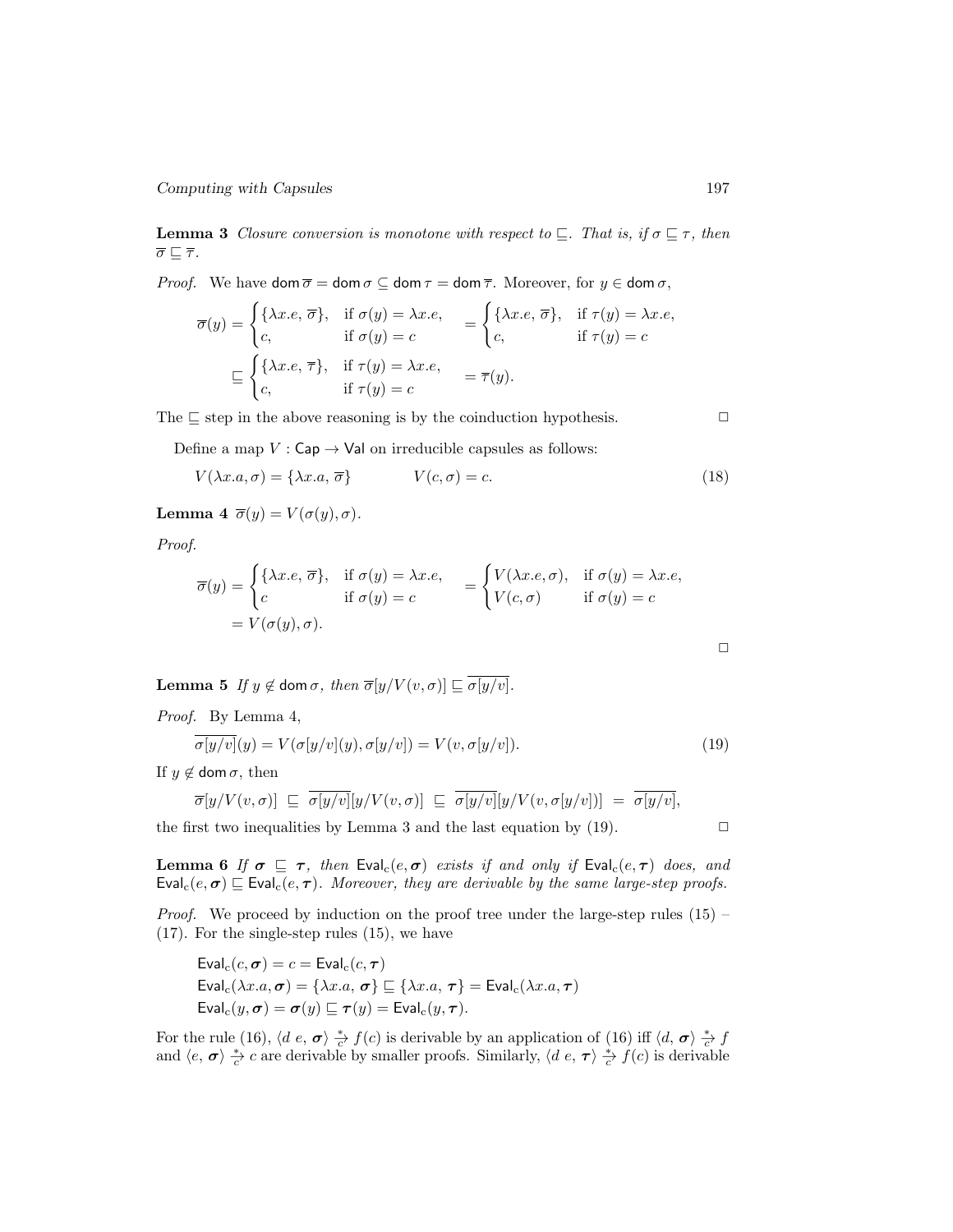by an application of (16) iff  $\langle d, \tau \rangle \frac{*}{c} f$  and  $\langle e, \tau \rangle \frac{*}{c'} c$  are derivable by smaller proofs. By the induction hypothesis,  $\langle d, \sigma \rangle \frac{*}{c} f$  and  $\langle d, \tau \rangle \frac{*}{c} f$  are derivable by the same proof, and similarly  $\langle e, \sigma \rangle \frac{*}{c'} c$  and  $\langle e, \tau \rangle \frac{*}{c'} c$  are derivable by the same proof.

Finally, for the rule (17),  $\langle d \, e, \sigma \rangle \overset{*}{\underset{c}{\to}} u_1$  is derivable by an application of (17) iff  $\langle d, \sigma \rangle \stackrel{*}{\underset{c}{\sim}} {\longrightarrow} {\longrightarrow} {\longrightarrow} {\lambda x.a, \rho_1}, \langle e, \sigma \rangle \stackrel{*}{\underset{c}{\rightleftarrows}} v_1$ , and  $\langle a[x/y], \rho_1[y/v_1] \rangle \stackrel{*}{\underset{c}{\rightarrow}} u_1$  are derivable by smaller proofs. Similarly,  $\langle d \ e, \tau \rangle \stackrel{*}{\rightarrow} u_2$  is derivable by an application of (17) iff  $\langle d, \tau \rangle \overset{*}{\underset{c}{\sim}} {\longrightarrow} {\longrightarrow} {\longrightarrow} {\longrightarrow}$   $\langle e, \tau \rangle \overset{*}{\underset{c}{\sim}} v_2$ , and  $\langle a[x/y], \rho_2[y/v_2] \rangle \overset{*}{\underset{c}{\sim}} u_2$  are derivable by smaller proofs. By the induction hypothesis,  $\langle d, \sigma \rangle \stackrel{*}{\rightarrow} \{\lambda x.a, \rho_1\}$  and  $\langle d, \tau \rangle \stackrel{*}{\rightarrow}$ { $\lambda x.a, \rho_2$ } are derivable by the same proof, and  $\rho_1 \subseteq \rho_2$ . Similarly,  $\langle e, \sigma \rangle \stackrel{*}{\underset{c}{\sim}} v_1$ and  $\langle e, \tau \rangle \stackrel{*}{\underset{c}{\sim}} v_2$  are derivable by the same proof, and  $v_1 \subseteq v_2$ . It follows that  $\rho_1[y/v_1] \sqsubseteq \rho_2[y/v_2]$ . Again by the induction hypothesis,  $\langle a[x/y], \rho_1[y/v_1] \rangle \frac{*}{c} u_1$  and  $\langle a[x/y], \rho_2[y/v_2] \rangle \frac{*}{c} u_2$  are derivable by the same proof, and  $u_1 \sqsubseteq u_2$ .

The following theorem establishes the soundness of closure conversion for capsules.

**Theorem 7** Eval $(e, \sigma)$  exists if and only if Eval<sub>c</sub> $(e, \overline{\sigma})$  does, and Eval<sub>c</sub> $(e, \overline{\sigma})$   $\sqsubseteq$  $V(\text{Eval}(e, \sigma))$ . Moreover, they are derivable by isomorphic large-step proofs under the obvious correspondence between the large-step rules of both systems.<sup>2</sup>

Proof. We proceed by induction on the proof tree under the large-step rules. The proof is similar to the proof of Lemma 6. We write  $\frac{*}{c}$  for the derivability relation under the large-step rules  $(15)$ – $(17)$  for closures to distinguish them from the corresponding large-step rules  $(8)$ – $(10)$  for capsules, which we continue to denote by  $\stackrel{*}{\rightarrow}$ .

For the single-step rules (15), we have

$$
\text{Eval}_{c}(c, \overline{\sigma}) = c = V(\text{Eval}(c, \sigma))
$$
\n
$$
\text{Eval}_{c}(\lambda x.a, \overline{\sigma}) = \{\lambda x.a, \overline{\sigma}\} = V(\lambda x.a, \sigma) = V(\text{Eval}(\lambda x.a, \sigma))
$$
\n
$$
\text{Eval}_{c}(y, \overline{\sigma}) = \overline{\sigma}(y) = V(\sigma(y), \sigma) = V(\text{Eval}(y, \sigma)).
$$

The last line uses Lemma 4.

Consider the corresponding rules (9) and (16). A conclusion  $\langle d \ e, \overline{\sigma} \rangle \frac{*}{c} f(c)$  is derivable by an application of (16) iff  $\langle d, \overline{\sigma} \rangle \frac{*}{c} f$  and  $\langle e, \overline{\sigma} \rangle \frac{*}{c} c$  are derivable by smaller proofs. Similarly,  $\langle d \ e, \sigma \rangle \stackrel{*}{\rightarrow} \langle f(c), \ \rho \rangle$  is derivable by an application of (9) iff  $\langle d, \sigma \rangle \stackrel{*}{\rightarrow} \langle f, \sigma S \rangle$  and  $\langle e, \sigma S \rangle \stackrel{*}{\rightarrow} \langle c, \sigma S T \rangle$  are derivable by smaller proofs.

By the induction hypothesis,  $\langle d, \overline{\sigma} \rangle \stackrel{*}{\underset{c}{\to}} f = V(f, \sigma S)$  and  $\langle d, \sigma \rangle \stackrel{*}{\underset{b}{\to}} \langle f, \sigma S \rangle$  are derivable by isomorphic proofs. By Lemma 6,  $\langle e, \overline{\sigma} \rangle \stackrel{*}{\underset{c}{\rightarrow}} c$  and  $\langle e, \overline{\sigma S} \rangle \stackrel{*}{\underset{c}{\rightarrow}} c$  are derivable by the same proof. Again by the induction hypothesis,  $\langle e, \overrightarrow{\sigma S} \rangle \frac{*}{c} c$  and  $\langle e, \sigma S \rangle \stackrel{*}{\rightarrow} \langle c, \sigma S T \rangle$  are derivable by isomorphic proofs, therefore so are  $\langle e, \overline{\sigma} \rangle \stackrel{*}{\rightarrow} c =$  $V(c, \sigma ST)$  and  $\langle e, \sigma S \rangle \stackrel{*}{\rightarrow} \langle c, \sigma ST \rangle$ .

Finally, consider the corresponding rules (10) and (17). A conclusion  $\langle d \, e, \overline{\sigma} \rangle \frac{*}{c} u$ is derivable by an application of (17) iff for some  $\lambda x.a, \rho$ , and v,

 $\langle d, \overline{\sigma} \rangle \stackrel{*}{\underset{c}{\sim}} \{ \lambda x. a, \rho \}$   $\langle e, \overline{\sigma} \rangle \stackrel{*}{\underset{c}{\longrightarrow}} v$   $\langle a[x/y], \rho[y/v] \rangle \stackrel{*}{\underset{c}{\longrightarrow}} u$ 

 $^{2}$ For this purpose, the definition of V in (18) can be viewed as a pair of proof rules corresponding to the first two rules of (15).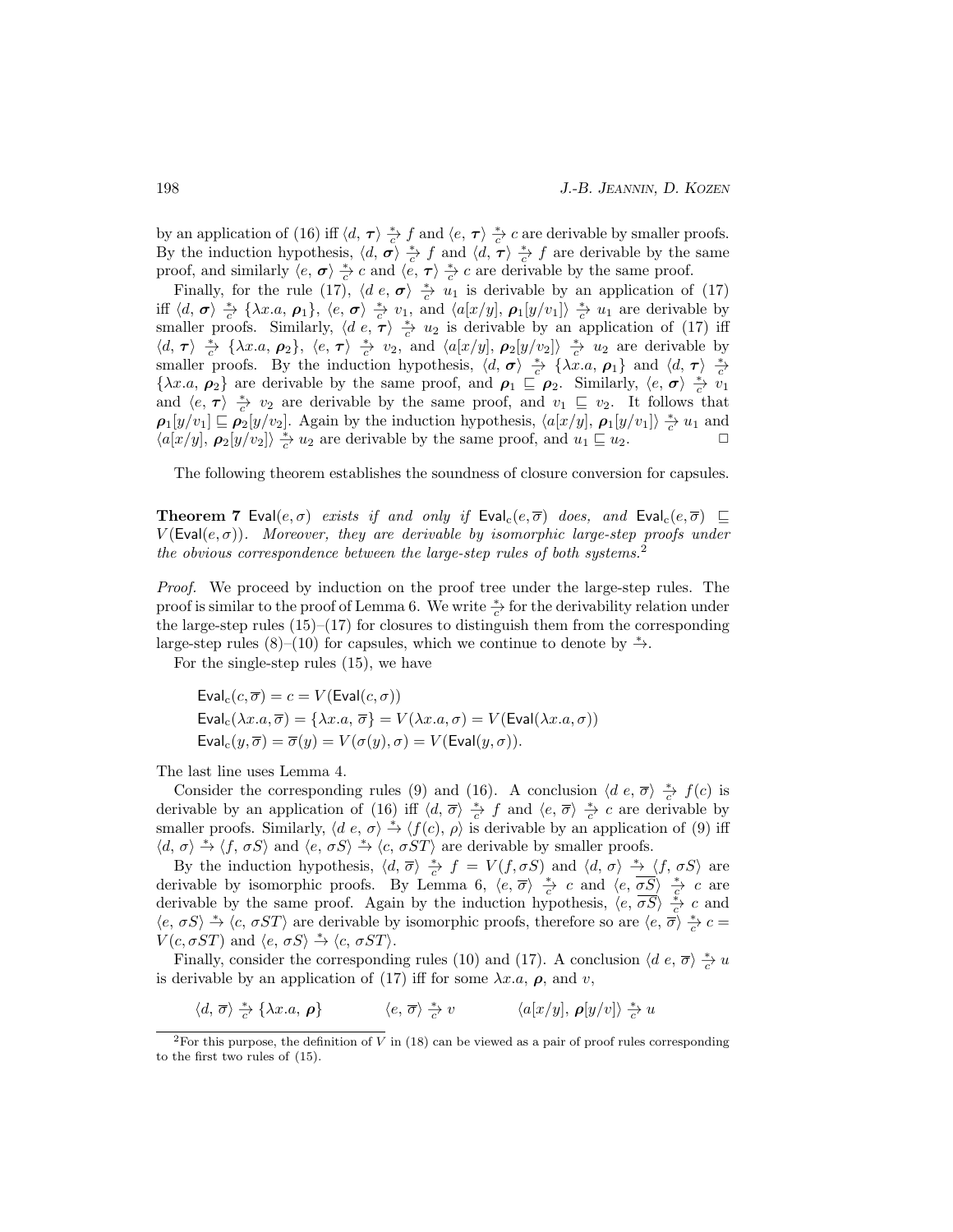are derivable by smaller proofs. Similarly,  $\langle d \ e, \sigma \rangle \stackrel{*}{\rightarrow} \langle t, \tau \rangle$  is derivable by an application of (10) iff for some  $\lambda z.b$ , S, T, and w,

$$
\langle d, \sigma \rangle \stackrel{*}{\rightarrow} \langle \lambda z.b, \sigma S \rangle \qquad \langle e, \sigma S \rangle \stackrel{*}{\rightarrow} \langle w, \sigma S T \rangle \qquad \langle b[z/y], \sigma S T[y/w] \rangle \stackrel{*}{\rightarrow} \langle t, \tau \rangle
$$

are derivable by smaller proofs.

By the induction hypothesis,  $\langle d, \overline{\sigma} \rangle \stackrel{*}{\to} {\{\lambda x.a, \rho\}}$  and  $\langle d, \sigma \rangle \stackrel{*}{\to} {\{\lambda z.b, \sigma S\}}$  are derivable by isomorphic proofs, and  $\{\lambda x.a, \boldsymbol{\rho}\}\sqsubseteq V(\lambda z.b, \sigma S) = \{\lambda z.b, \overline{\sigma S}\}\,$ , therefore  $\lambda x.a = \lambda z.b$  and  $\rho \sqsubseteq \overline{\sigma S} \sqsubseteq \overline{\sigma ST}$ .

By Lemmas 3 and 6, for some  $v'$ ,  $\langle e, \overline{\sigma} \rangle \stackrel{*}{\underset{c}{\rightarrow}} v$  and  $\langle e, \overline{\sigma S} \rangle \stackrel{*}{\underset{c}{\rightleftarrows}} v'$  are derivable by the same proof, and  $v \subseteq v'$ . Again by the induction hypothesis,  $\langle e, \overline{\sigma S} \rangle \stackrel{*}{\underset{c}{\to}} v'$  and  $\langle e, \sigma S \rangle \stackrel{*}{\rightarrow} \langle w, \sigma S T \rangle$  are derivable by isomorphic proofs, and  $v' \sqsubseteq V(w, \sigma S T)$ . By transitivity,  $\langle e, \overline{\sigma} \rangle \stackrel{*}{\to} v$  and  $\langle e, \sigma S \rangle \stackrel{*}{\to} \langle w, \sigma S T \rangle$  are derivable by isomorphic proofs, and  $v \sqsubseteq V(w, \sigma ST)$ . By Lemma 5,

$$
\rho[y/v] \subseteq \overline{\sigma ST}[y/V(w, \sigma ST)] \subseteq \overline{\sigma ST[y/w]}.
$$

Again by Lemma 6, for some u',  $\langle a[x/y], \rho[y/v] \rangle \stackrel{*}{\to} u$  and  $\langle a[x/y], \overline{\sigma ST[y/w]} \rangle \stackrel{*}{\to} u'$ are derivable by the same proof, and  $u \subseteq u'$ ; and again by the induction hypothesis,  $\langle a[x/y], \overline{\sigma ST[y/w]} \rangle \overset{*}{\underset{c}{\rightarrow}} u'$  and  $\langle a[x/y], \sigma ST[y/w] \rangle \overset{*}{\rightarrow} \langle t, \tau \rangle$  are derivable by isomorphic proofs, and  $u' \subseteq V(t, \tau)$ . By transitivity,  $\langle a[x/y], \rho[y/v] \rangle \stackrel{*}{\underset{c}{\to}} u$  and  $\langle a[x/y], \sigma ST[y/w] \rangle \stackrel{*}{\underset{c}{\to}} \langle t, \tau \rangle$  are derivable by isomorphic proofs, and  $u \subseteq V(t, \tau)$ .  $\Box$ 

# 5. A Functional/Imperative Language

In this section we give an operational semantics for a simply-typed higher-order functional and imperative language with mutable bindings. We thus fulfill the original desire to provide a unified semantics for functional and imperative languages.

#### 5.1. Expressions

Expressions  $Exp = \{d, e, \ldots\}$  contain both functional and imperative features. There is an unlimited supply of *variables*  $x, y, \ldots$  of all (simple) types, as well as constants  $f, c, \ldots$  for primitive values. In addition, there are functional features

- $\lambda$ -abstraction  $\lambda x.e$
- application  $(d e)$ ,

imperative features

| $\bullet$ assignment | $x := e$ |
|----------------------|----------|
|----------------------|----------|

- composition  $d; e$
- conditional if b then  $d$  else  $e$
- repeat loop repeat  $e$  until  $b$ ,

and syntactic sugar

• let  $x = d$  in  $e$  ( $\lambda x.e$ ) d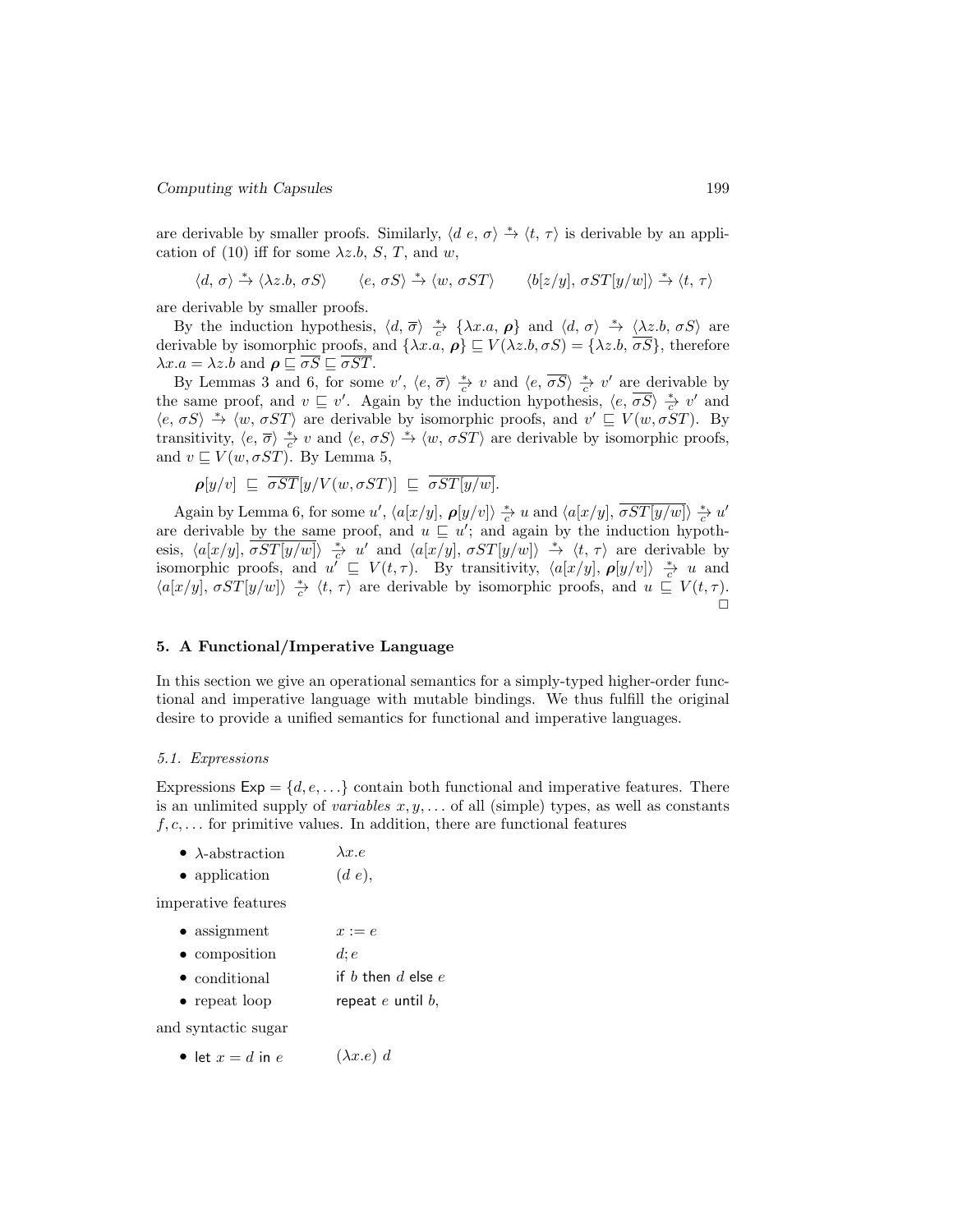• let rec  $f = g$  in  $e$  let  $f = h$  in  $f := g$ ;  $e$ 

where  $h$  is any term of the appropriate type.

# 5.2. Types

Types are just simple types built inductively from the base types and a type constructor  $\rightarrow$  representing *partial* functions. Every variable carries its own (unique) type. The typing rules are:

| $x:\alpha \quad e:\beta$<br>$\lambda x.e : \alpha \to \beta$ | $d: \alpha \rightarrow \beta$ e: $\alpha$<br>$(d e) : \beta$ | $d: \alpha \quad e: \beta$<br>$d; e : \beta$ |
|--------------------------------------------------------------|--------------------------------------------------------------|----------------------------------------------|
| b: bool $d : \alpha \cdot e : \alpha$                        | b: bool $e : \alpha$                                         | $x:\alpha \quad e:\alpha$                    |
| if b then d else $e : \alpha$                                | repeat e until $b : \alpha$                                  | $x := e : \alpha$                            |

#### 5.3. Evaluation

A value v is an expression that is either a  $\lambda$ -abstraction or a constant. A capsule value is the equivalence class of an irreducible capsule modulo bisimilarity and  $\alpha$ -conversion; equivalently, the  $\lambda$ -coterm represented by the capsule modulo  $\alpha$ -conversion. It is also a capsule whose first element is a value.

A program determines a binary relation on capsules. The functional features are interpreted by the rules of §4.1. Assignment is interpreted by the following large-step and small-step rules, respectively:

$$
\frac{\langle e, \sigma \rangle \xrightarrow{\ast} \langle v, \tau \rangle}{\langle x := e, \sigma \rangle \xrightarrow{\ast} \langle v, \tau[x/v] \rangle} (x \in \text{dom } \sigma) \qquad \langle x := v, \tau \rangle \to \langle v, \tau[x/v] \rangle \quad (x \in \text{dom } \tau)
$$

The remaining imperative constructs are defined by the following large-step rules.

$$
\frac{\langle d, \sigma \rangle \stackrel{*}{\rightarrow} \langle u, \rho \rangle \qquad \langle e, \rho \rangle \stackrel{*}{\rightarrow} \langle v, \tau \rangle}{\langle d, e, \sigma \rangle \stackrel{*}{\rightarrow} \langle v, \tau \rangle}
$$
\n
$$
\frac{\langle b, \sigma \rangle \stackrel{*}{\rightarrow} \langle \text{true}, \rho \rangle \qquad \langle d, \rho \rangle \stackrel{*}{\rightarrow} \langle v, \tau \rangle}{\langle \text{if } b \text{ then } d \text{ else } e, \sigma \rangle \stackrel{*}{\rightarrow} \langle v, \tau \rangle}
$$
\n
$$
\frac{\langle b, \sigma \rangle \stackrel{*}{\rightarrow} \langle \text{false}, \rho \rangle \qquad \langle e, \rho \rangle \stackrel{*}{\rightarrow} \langle v, \tau \rangle}{\langle \text{if } b \text{ then } d \text{ else } e, \sigma \rangle \stackrel{*}{\rightarrow} \langle v, \tau \rangle}
$$
\n
$$
\frac{\langle e, \sigma \rangle \stackrel{*}{\rightarrow} \langle v, \rho \rangle \qquad \langle b, \rho \rangle \stackrel{*}{\rightarrow} \langle \text{true}, \tau \rangle}{\langle \text{repeat } e \text{ until } b, \sigma \rangle \stackrel{*}{\rightarrow} \langle v, \tau \rangle}
$$
\n
$$
\frac{\langle e, b, \sigma \rangle \stackrel{*}{\rightarrow} \langle \text{false}, \rho \rangle \qquad \langle \text{repeat } e \text{ until } b, \rho \rangle \stackrel{*}{\rightarrow} \langle v, \tau \rangle}{\langle \text{repeat } e \text{ until } b, \sigma \rangle \stackrel{*}{\rightarrow} \langle v, \tau \rangle}
$$

### 5.4. Garbage Collection

A monomorphism  $h : \langle d, \sigma \rangle \to \langle e, \tau \rangle$  is an injective map  $h : \text{dom } \sigma \to \text{dom } \tau$  such that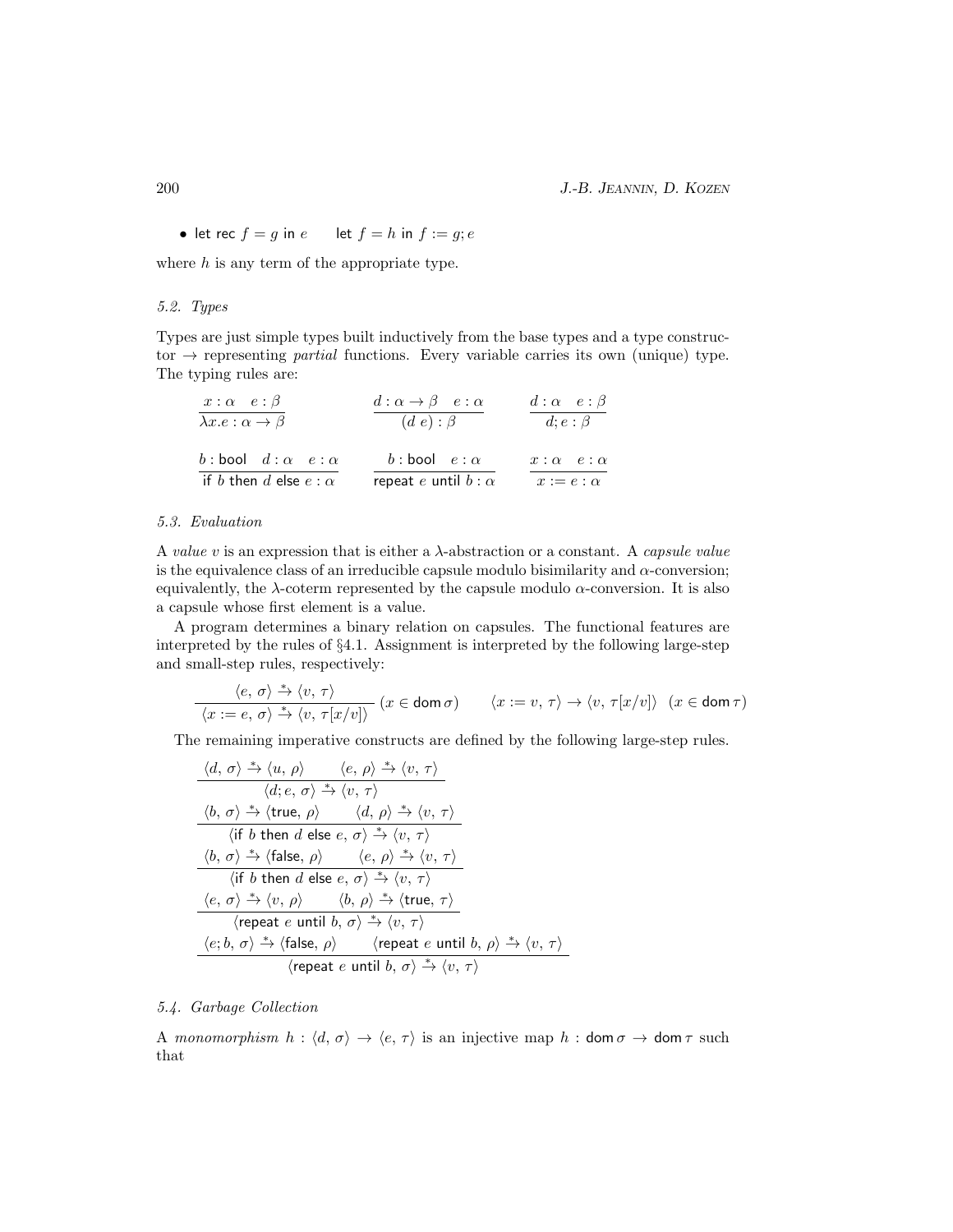- $\tau(h(x)) = h(\sigma(x))$  for all  $x \in \text{dom }\sigma$ , where  $h(e) = e[x/h(x)]$  (safe substitution); and
- $h(d) = e$ .

The collection of monomorphic preimages of a given capsule contains an initial object that is unique up to  $\alpha$ -conversion. This is the *garbage collected* version of the capsule.

### 6. Conclusion

Capsules provide an algebraic representation of state for higher-order functional and imperative programs. They are mathematically simpler than closures and correctly model static scope without auxiliary data constructs, even in the presence of recursion and mutable variables. Capsules form a natural coalgebraic extension of the λ-calculus, and we have shown how coalgebraic techniques can be brought to bear on arguments involving state. We have shown that capsule evaluation is faithful to β-reduction with safe substitution in the  $λ$ -calculus. We have shown how to closureconvert capsules, and we have proved soundness of the transformation in the absence of assignments. Finally, we have shown how capsules can be used to give a natural operational semantics to a higher-order functional and imperative language with mutable bindings.

Subsequent to this work, the relationship between capsules and closures established in Theorem 7 has been strengthened to small-step bisimulation [16]. Also, with appropriate extensions to the definition of closure to allow indirection, the same relationship has been shown to hold in the presence of assignment [15]. Capsules have also been used to model objects [19] and to provide a semantics for separation logic [17].

#### Acknowledgments

Thanks to Robert Constable, Matthias Felleisen, Nate Foster, Konstantinos Mamouras, Andrew Myers, Mark Reitblatt, Fred Schneider, Alexandra Silva, Ross Tate, and all the members of the PLDG seminar at Cornell for valuable discussions.

### References

- [1] M. ABADI, L. CARDELLI, A Theory of Objects. Springer, 1996.
- [2] M. ABADI, L. CARDELLI, P.-L. CURIEN, J.-J. LÉVY, Explicit substitutions. Journal of Functional Programming 1 (1991) 4, 375–416.
- [3] K. Aboul-Hosn, Programming With Private State. Honors Thesis, The Pennsylvania State University, 2001. http://www.cs.cornell.edu/%7Ekamal/thesis.pdf
- [4] K. Aboul-Hosn, D. Kozen, Relational semantics for higher-order programs. In: T. Uustalu (ed.), Proc. 8th Int. Conf. Mathematics of program construction (MPC'06). LNCS 4014, Springer-Verlag, 2006, 29–48.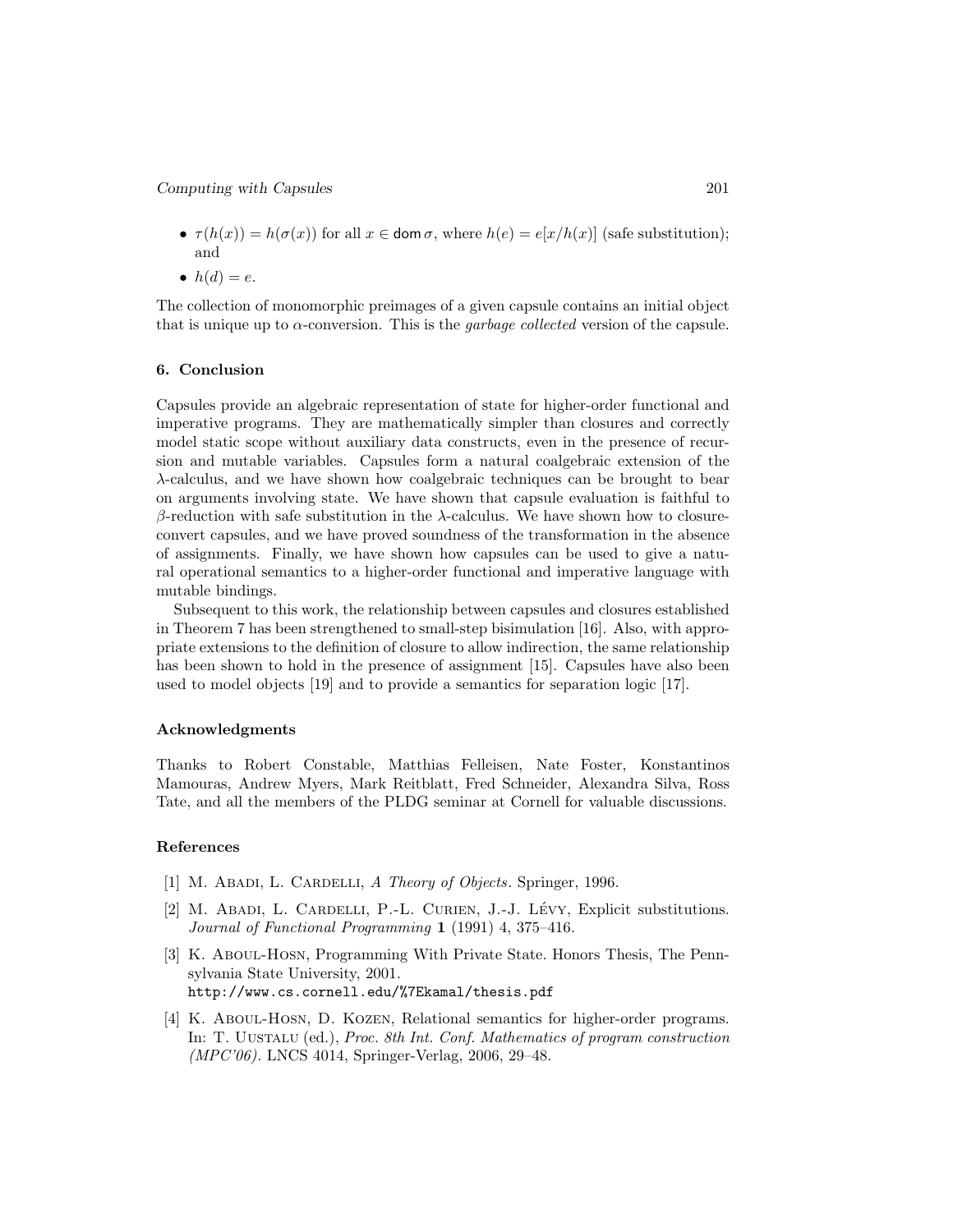- [5] K. Aboul-Hosn, D. Kozen, Local variable scoping and Kleene algebra with tests. Journal of Logic and Algebraic Programming  $76$  (2008) 1, 3-17. DOI: 10.1016/j.jlap.2007.10.007.
- [6] S. Abramsky, K. Honda, G. McCusker, A fully abstract game semantics for general references. In: LICS '98: Proceedings of the 13th Annual IEEE Symposium on Logic in Computer Science. IEEE Computer Society, Washington, DC, USA, 1998, 334–344.
- [7] S. Abramsky, G. McCusker, Linearity, sharing and state: a fully abstract game semantics for idealized ALGOL with active expressions. Electronical Notes in Theoretical Computer Science 3 (1996).
- [8] H. P. Barendregt, J.W. Klop, Applications of infinitary lambda calculus. Information and Computation 207 (2009) 5, 559–582.
- [9] N. CAGMAN, J. R. HINDLEY, Combinatory weak reduction in lambda calculus. Theoretical Computer Science 198 (1998) 1-2, 239–247.
- [10] P.-L. CURIEN, An abstract framework for environment machines. Theoretical Computer Science 82 (1991) 2, 389–402.
- [11] M. Felleisen, R. B. Findler, M. Flatt, Semantics Engineering with PLT Redex. MIT Press, 2009.
- [12] M. FELLEISEN, R. HIEB, The revised report on the syntactic theories of sequential control and state. Theoretical Computer Science 103 (1992), 235–271.
- [13] M. FERNÁNDEZ, I. MACKIE, F.-R. SINOT, Closed reduction: explicit substitutions without alpha-conversion. Mathematical Structures in Computer Science 15 (2005) 2, 343–381.
- [14] J. Y. HALPERN, A. R. MEYER, B. A. TRAKHTENBROT, The semantics of local storage, or what makes the free-list free? In: Proc. 11th ACM Symp. Principles of Programming Languages (POPL'84). New York, NY, USA, 1984, 245–257.
- [15] J.-B. Jeannin, Capsules and closures. Electronical Notes in Theoretical Computer Science 276 (2011), 191–213. http://dx.doi.org/10.1016/j.entcs.2011.09.022
- [16] J.-B. Jeannin, Capsules and closures: a small-step approach. In: R. L. Constable, A. Silva (eds.), Kozen Festschrift. LNCS 7230, Springer-Verlag, 2012, 106–123.
- [17] J.-B. Jeannin, D. Kozen, Capsules and separation. In: N. Dershowitz (ed.), Proc. 27th ACM/IEEE Symp. Logic in Computer Science (LICS'12). IEEE, Dubrovnik, Croatia, 2012, 425–430.
- [18] J.W. Klop, R. C. de Vrijer, Infinitary normalization. In: S. Artemov, H. Barringer, A. S. d'Avila Garcez, L. C. Lamb, J. Woods (eds.), We Will Show Them: Essays in Honour of Dov Gabbay. 2, College Publications, 2005, 169–192.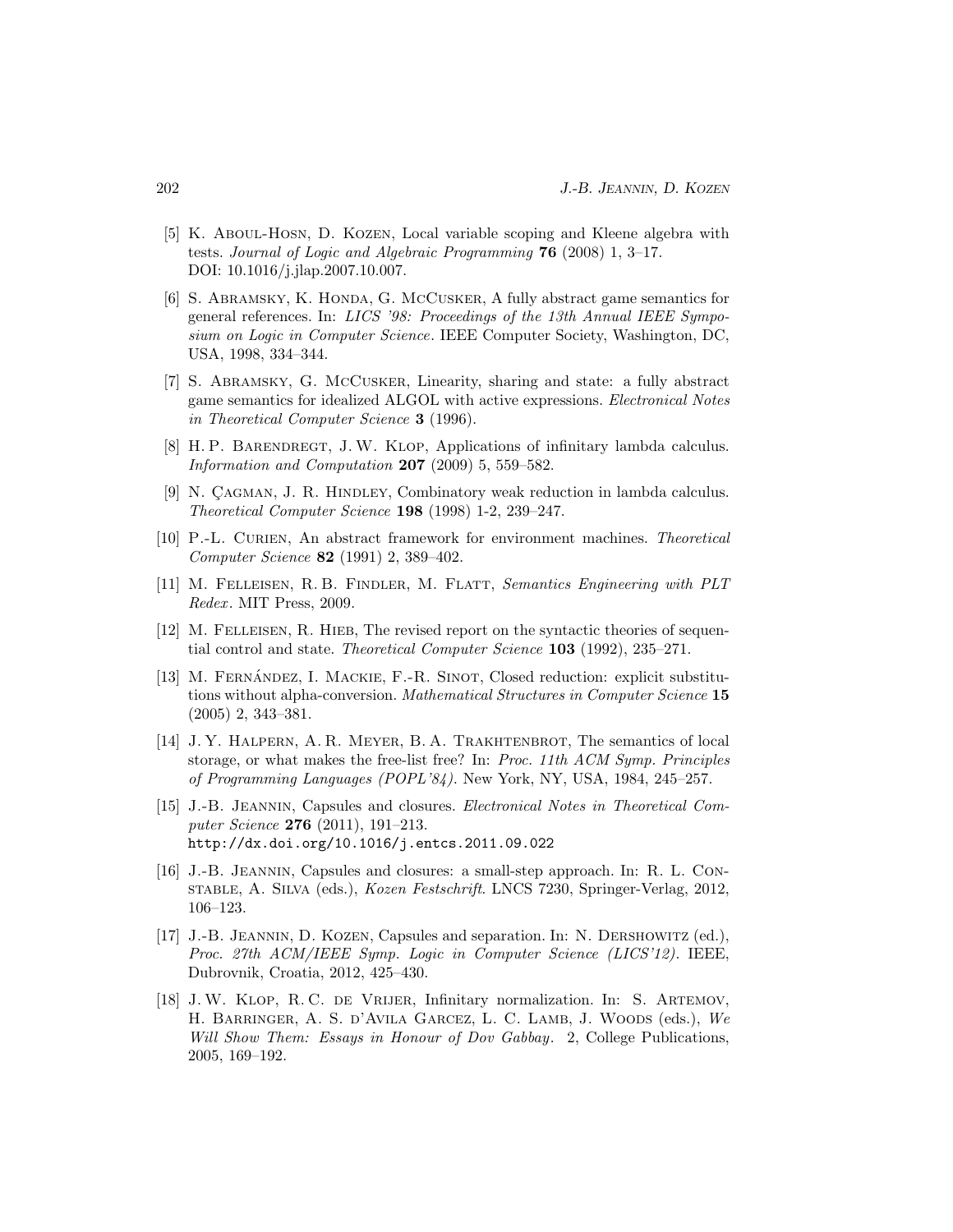- [19] D. Kozen, New. In: U. Berger, M. Mislove (eds.), Proc. 28th Conf. Math. Found. Programming Semantics (MFPS XXVIII). Elsevier Electronic Notes in Theoretical Computer Science, Bath, England, 2012, 13–38.
- [20] J. Laird, A game semantics of local names and good variables. In: I. Walukiewicz (ed.), FoSSaCS. LNCS 2987, Springer-Verlag, 2004, 289–303.
- [21] P. J. LANDIN, The mechanical evaluation of expressions. Computer Journal 6 (1964) 4, 308–320.
- [22] I. MASON, C. TALCOTT, Programming, transforming, and proving with function abstractions and memories. In: G. Ausiello, M. Dezani-Ciancaglini, S. RONCHI DELLA ROCCA (eds.), Automata, Languages, and Programming. LNCS 372, Springer-Verlag, 1989, 574–588.
- [23] I. MASON, C. TALCOTT, Axiomatizing operational equivalence in the presence of side effects. In: Fourth Annual Symposium on Logic in Computer Science. IEEE. IEEE Computer Society Press, 1989, 284–293.
- [24] I. MASON, C. TALCOTT, Equivalence in functional languages with effects. Journal of Functional Programming 1 (1991) 3, 287–327.
- [25] I. A. MASON, C. L. TALCOTT, References, local variables and operational reasoning. In: Seventh Annual Symposium on Logic in Computer Science. IEEE, 1992, 186–197.

http://www-formal.stanford.edu/MT/92lics.ps.Z

- [26] J. McCarthy, History of LISP. In: R. L. WEXELBLAT (ed.), *History of pro*gramming languages I. ACM, 1981, 173–185.
- [27] R. MILNE, C. STRACHEY, A Theory of Programming Language Semantics. Halsted Press, New York, NY, USA, 1977.
- [28] E. Moggi, Notions of computation and monads. Information and Computa*tion* **93** (1991) 1, 55–92.
- [29] A. Moran, D. Sands, Improvement in a lazy context: an operational theory for call-by-need. In: POPL. 1999, 43–56.
- [30] A. M. PITTS, Operationally-based theories of program equivalence. In: P. DYbjer, A. M. Pitts (eds.), Semantics and Logics of Computation. Publications of the Newton Institute, Cambridge University Press, 1997, 241–298. http://www.cs.tau.ac.il/~nachumd/formal/exam/pitts.pdf
- [31] A. M. Pitts, Operational Semantics and Program Equivalence. Technical report, INRIA Sophia Antipolis, 2000. Lectures at the International Summer School On Applied Semantics, APPSEM 2000, Caminha, Minho, Portugal, September 2000. http://www.springerlink.com/media/1f99vvygyh3ygrykklby/ contributions/l/w/f/6/lwf6r3jxn7a2lkq0.pdf
- [32] A. M. Pitts, I. D. B. Stark, Observable properties of higher order functions that dynamically create local names, or What's new? In: A. M. Borzyszkowski, S. Sokolowski (eds.), Mathematical Foundations of Computer Science. LNCS 711, Springer-Verlag, 1993, 122–141.